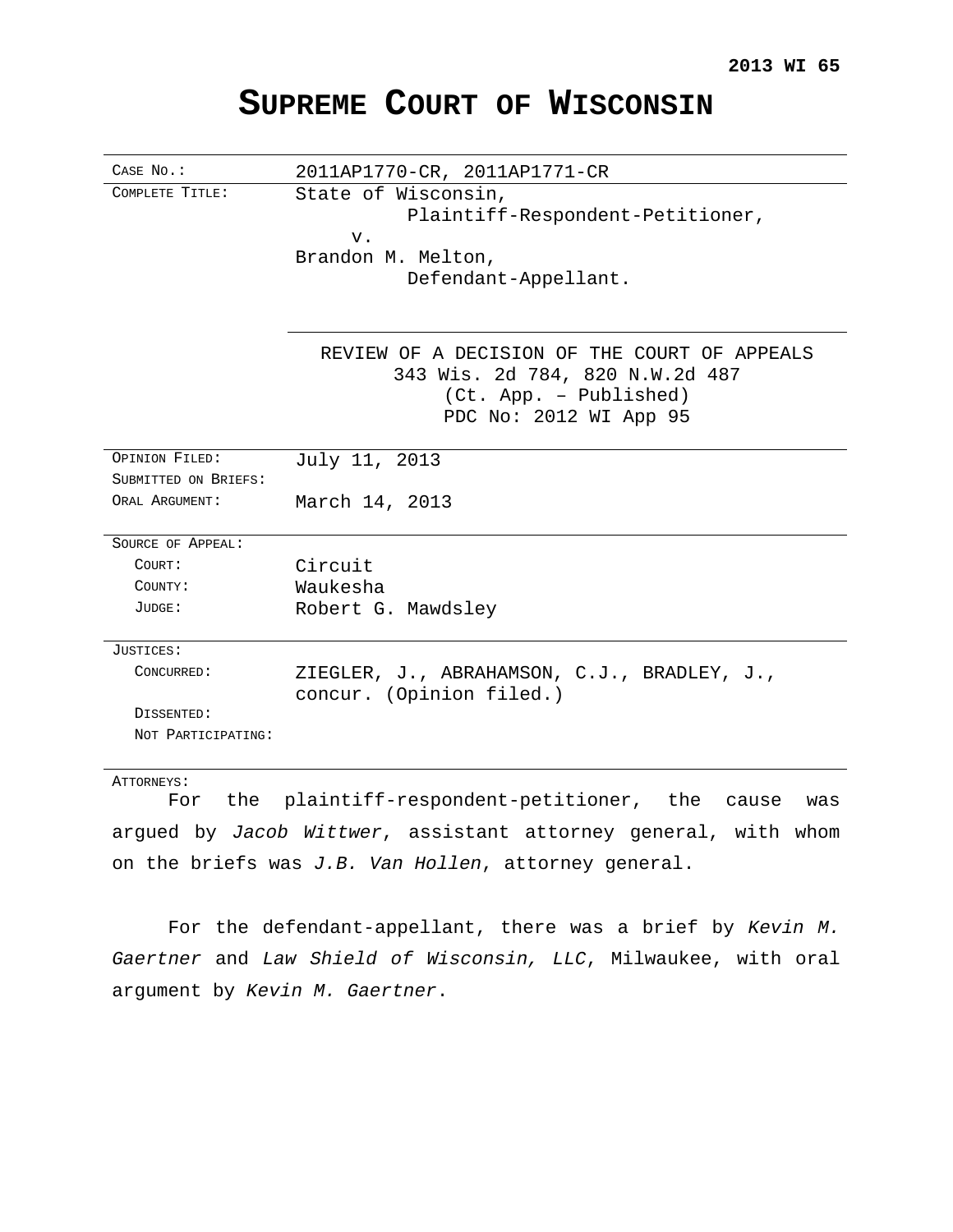#### **2013 WI 65**

#### NOTICE

**This opinion is subject to further editing and modification. The final version will appear in the bound volume of the official reports.**

No. 2011AP1770-CR & 2011AP1771-CR (L.C. No. 2008CF1221 & 2009CF156)

STATE OF WISCONSIN THE RESERVE STATE OF WISCONSIN STATE OF THE SUPREME COURT

**State of Wisconsin,**

**Plaintiff-Respondent-Petitioner,**

# **FILED**

**v.**

**Brandon M. Melton,**

**Defendant-Appellant.**

**JUL 11, 2013**

Diane M. Fremgen Clerk of Supreme Court

REVIEW of a decision of the Court of Appeals. Reversed.

¶1 DAVID T. PROSSER, J. The issue presented in this case is whether a circuit court has inherent authority to order the physical destruction of a presentence investigation report (PSI). We review a published decision of the court of appeals, $<sup>1</sup>$ </sup> reversing an order of the Waukesha County Circuit Court that questioned whether the circuit court had authority to destroy a PSI and declined to do so.

 $1$  State v. Melton, 2012 WI App 95, 343 Wis. 2d 784, 820 N.W.2d 487.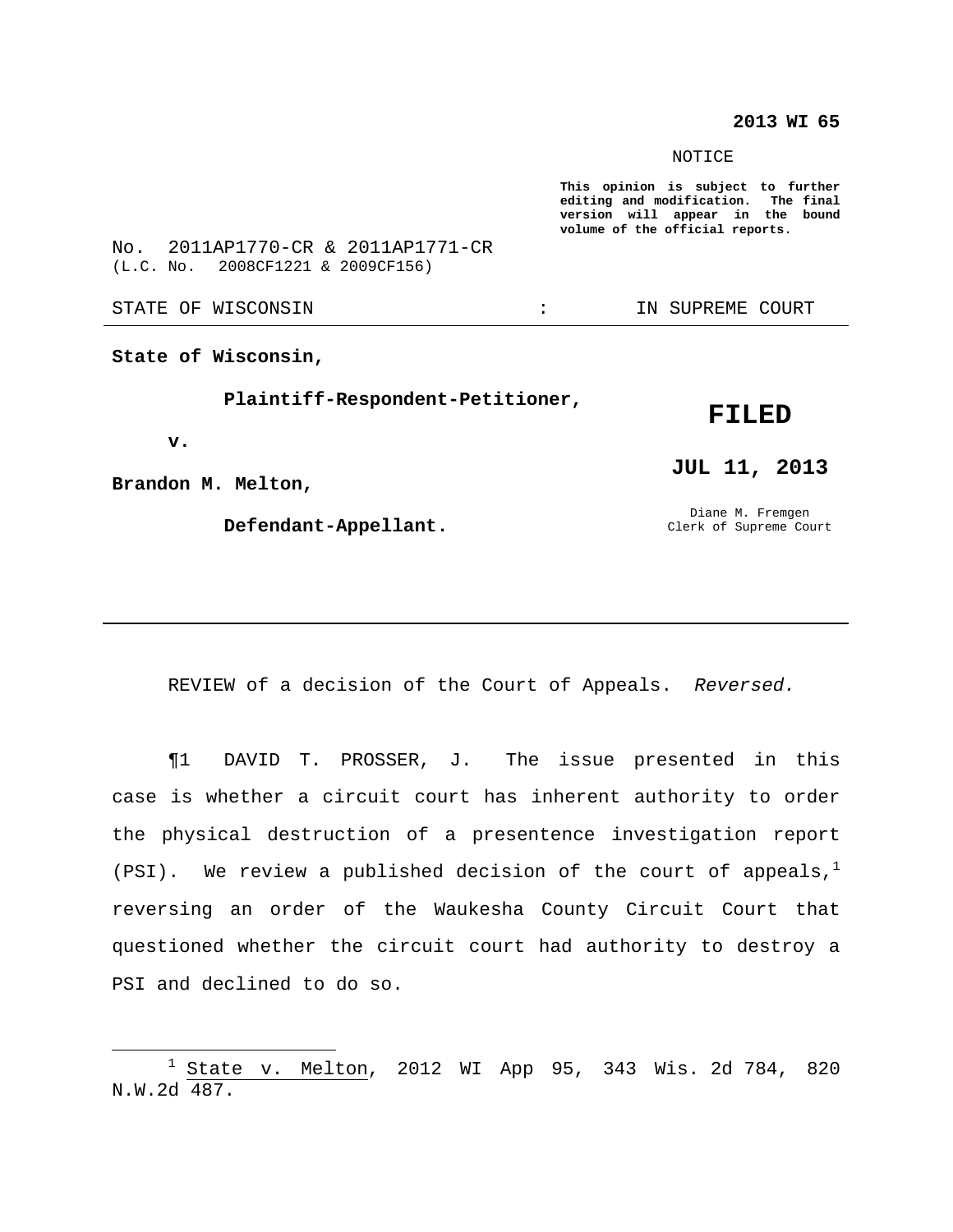¶2 The defendant, Brandon M. Melton (Melton), pled guilty to two felonies. The Waukesha County Circuit Court, Richard A. Congdon, Judge, requested that the Wisconsin Department of Corrections (the DOC) prepare a PSI to assist the court in Melton's sentencing. When the circuit court and the parties received the PSI, Melton disputed some of the information in the report. Judge Congdon ordered that a second PSI be prepared omitting the disputed information. He also ordered that the first PSI be sealed and then destroyed following the expiration of any appellate time limits. Judge Congdon's successor, Circuit Judge Mark D. Gundrum, modified the destruction order after Melton was sentenced. Judge Gundrum ordered that the first PSI be sealed rather than destroyed because he questioned the court's authority to remove a court document from the file and destroy it.

¶3 Melton appealed, and the court of appeals reversed, holding that the circuit court had the inherent authority to order the destruction of the first PSI. The court of appeals reasoned that having two PSIs in Melton's file would lead to "confusion and injustice." State v. Melton, 2012 WI App 95, ¶23, 343 Wis. 2d 784, 820 N.W.2d 487.

¶4 We reverse. We conclude that courts do not have either express or implied statutory authority to order the destruction of PSIs. The PSI statute, the Wisconsin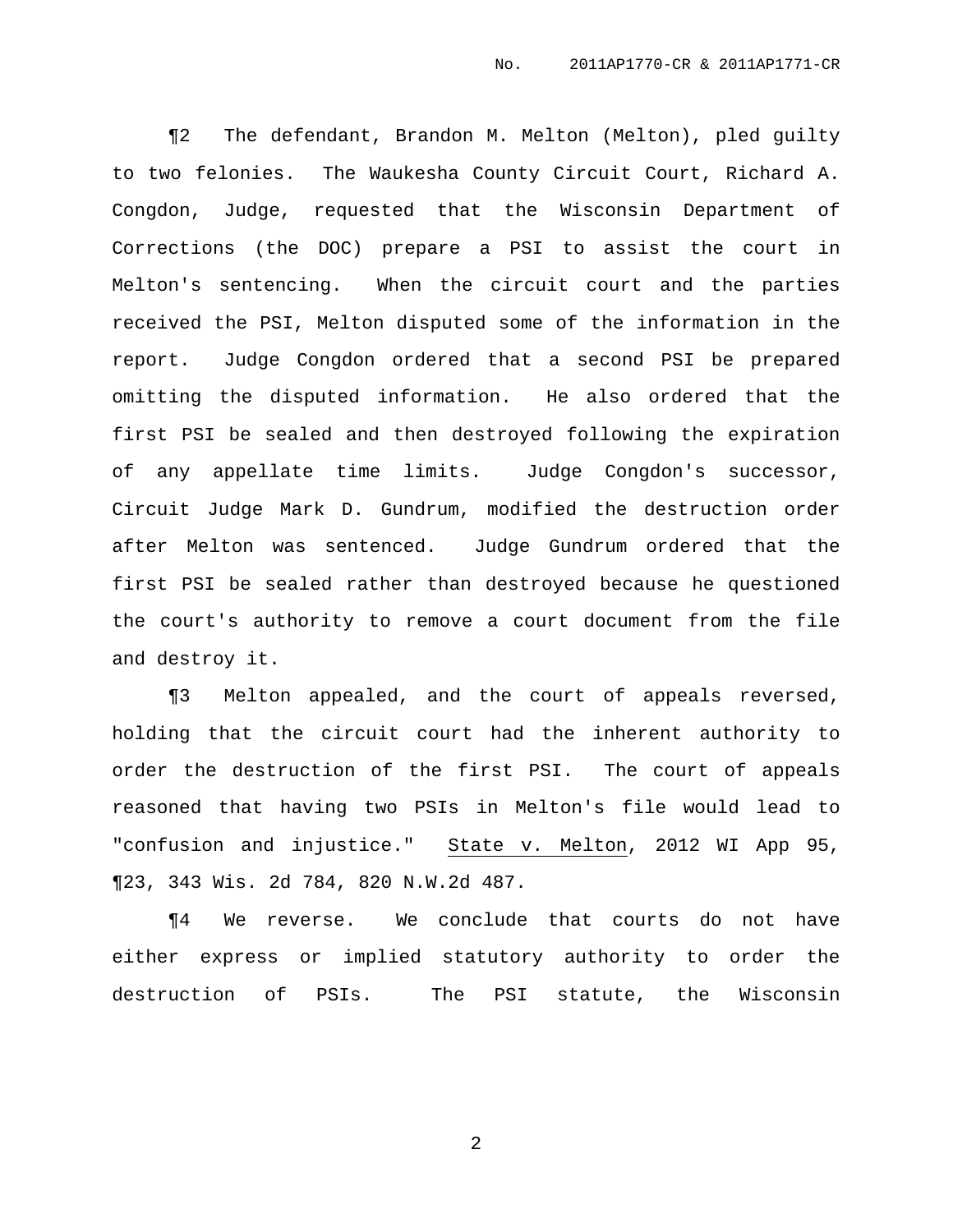Administrative Code, $^2$  and Wisconsin Supreme Court Rules on record retention implicate principles of preservation and confidentiality, not destruction. We also conclude that courts lack the inherent authority to order the destruction of PSIs on the facts before us or on any of the arguments Melton has made because such power is not necessary to a court's efficient and effective administration of justice. A court has adequate means of dealing with errors, omissions, or prejudicial material in a PSI without physically destroying the disputed report. A court can strike objected-to portions of a PSI and make a record that the court will not use the objected-to information. In unusual cases, a court can order that a corrected PSI be prepared, and it can seal and clearly label the superseded report.

¶5 To forestall further confusion on the issue presented and to mitigate the possibility of error, we outline procedures that should be followed when the bench and bar are confronted with disputed PSIs.

## I. BACKGROUND

¶6 On September 10, 2009, Melton pled guilty to two felonies: second-degree sexual assault of a child for having sexual intercourse with a 13-year-old and theft of moveable property greater than \$2,500, contrary to Wis. Stat.

 $2$  Effective July 1, 2013, the DOC substantially revised Wis. Admin. Code § DOC 328 and removed language related to presentence investigation reports. This chapter of the administrative code was in effect during the pendency of this case. The DOC's revision does not alter our holding.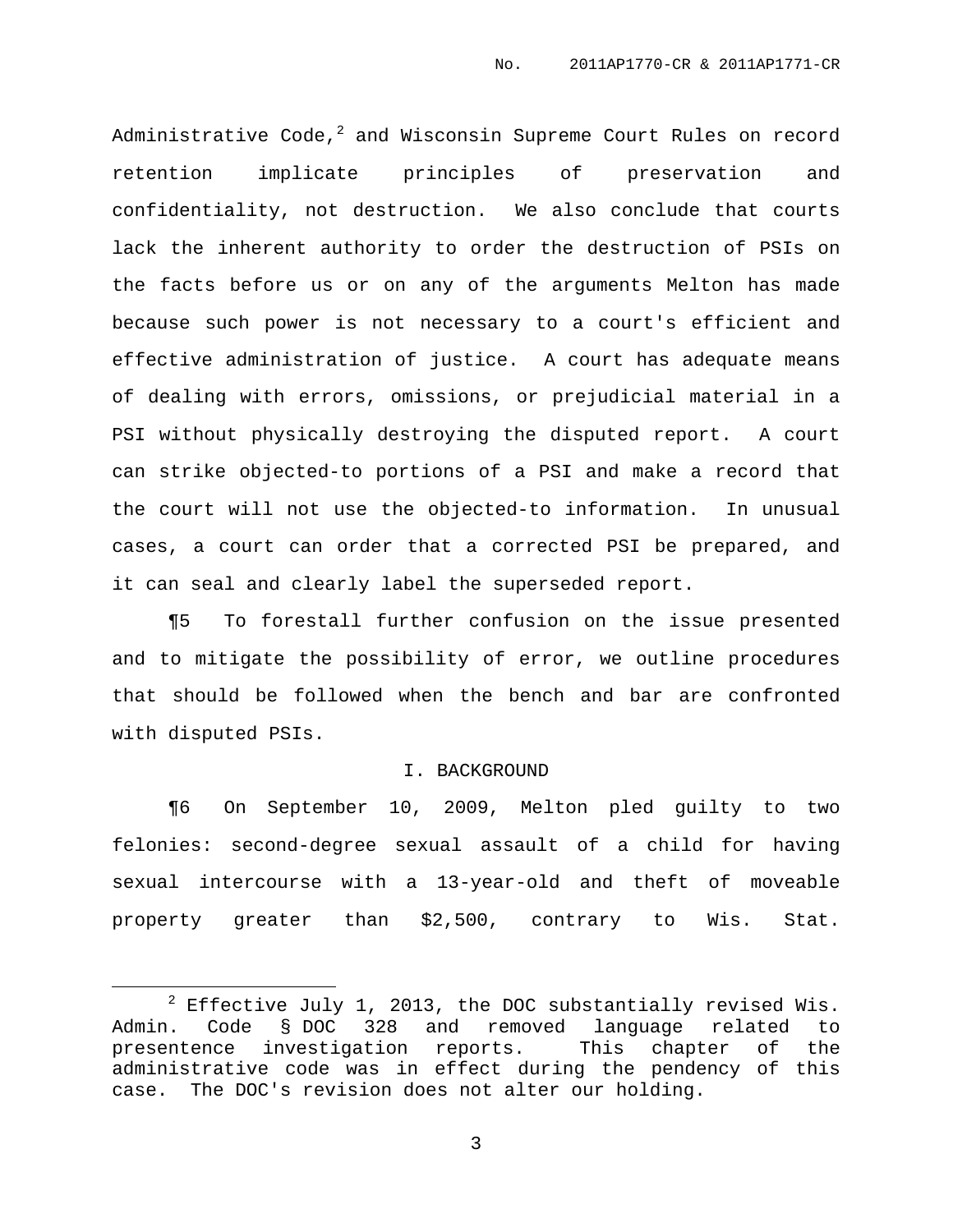§§ 948.02(2)<sup>3</sup> and 943.20(1)(a) and (3)(bf), respectively.<sup>4</sup> Other pending charges were dismissed and read in. Judge Congdon ordered a PSI for Melton. The court received identical PSIs for each felony file on November 19, 2009.

¶7 Melton moved to strike portions of the PSIs because they allegedly violated DOC rules and contained "prejudicial and inflammatory material which should not be included in a [PSI]." Melton asserted that the PSIs discussed certain uncharged offenses under a section entitled "Description of Offenses." He claimed that the PSIs included statements he gave to police during an interview and that the statements in the PSIs were hearsay. Melton's motion concluded by asking that the disputed information be stricken from the reports "and . . . new [PSIs] be prepared deleting that information and further that the original [PSIs] prepared on November 19, 2009 be destroyed and sealed."

¶8 At a hearing on the motion, held weeks before Melton's sentencing, Melton's attorney strenuously objected to inclusion of the uncharged offenses and asked the court to strike these portions of the PSIs. In the alternative, the attorney asked

<sup>&</sup>lt;sup>3</sup> All subsequent references to the Wisconsin Statutes are to the 2009-10 version unless otherwise indicated.

<sup>&</sup>lt;sup>4</sup> Melton's appeal is comprised of two cases that are consolidated for purposes of appeal. The first case, 2008CF1221/2011AP1770, was the result of the charge for sexual assault of a child. In the second case, 2009CF156/2011AP1771, Melton was charged with robbery, battery, bail jumping, and receiving stolen property. The complaint was later amended to include theft.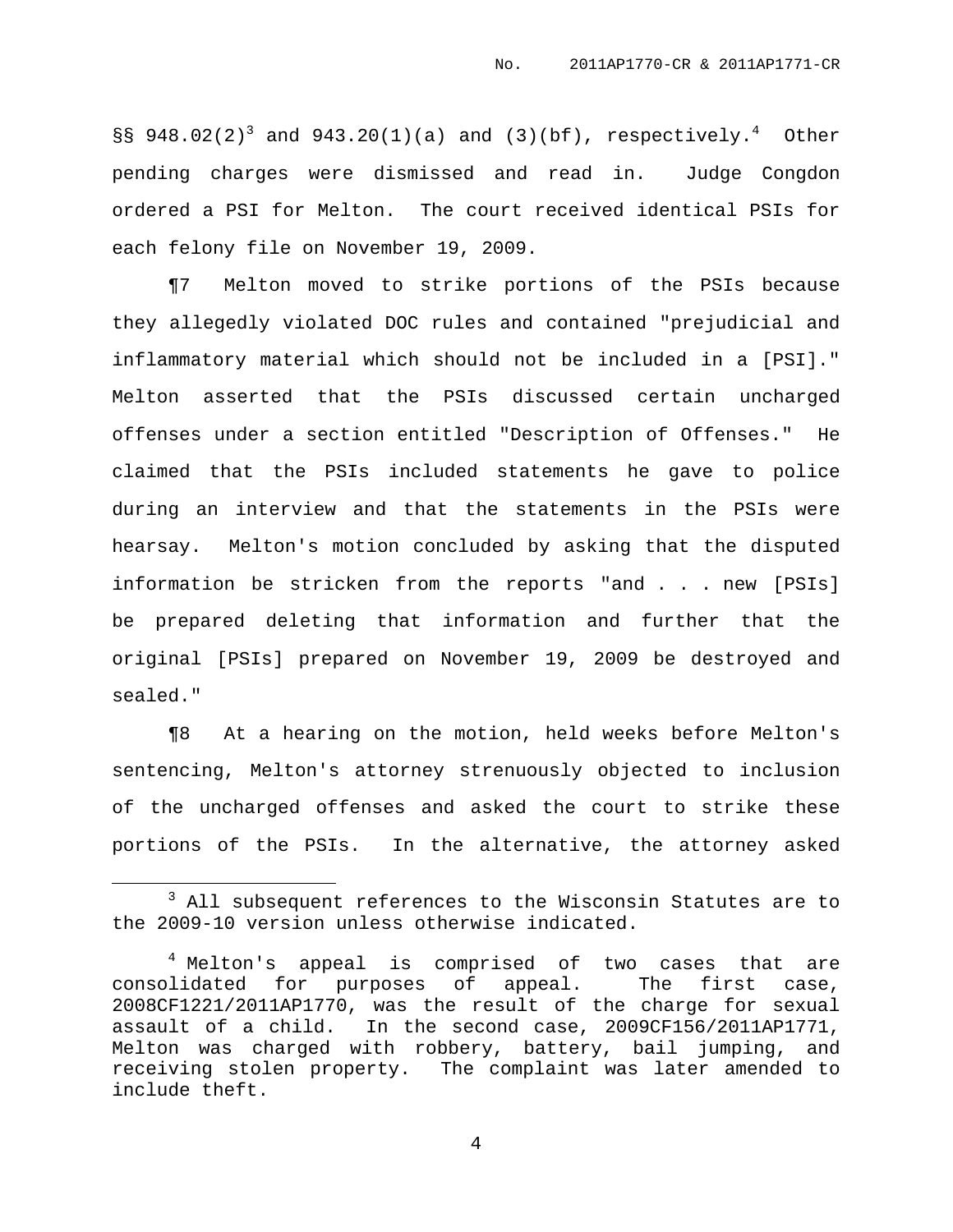the court to "simply strike the entire [PSI] and let us proceed from this point forward." The State objected, arguing that the disputed information was "important for the [c]ourt to consider when deciding the character of" Melton. According to the State, uncharged offenses like those at issue may be included in a PSI.

¶9 Judge Congdon quoted a letter written by the DOC agent who prepared the PSIs, acknowledging that "[t]he decision to include this [disputed] information . . . may be a deviation of the standard outline." The State responded that it did not disagree that the information might be a deviation from the "standard outline," but that it was not prohibited, indicating that information on the defendant's "sexual behavior" may be included in the report.

¶10 Judge Congdon concluded that the disputed information would be "of little use" to the court at sentencing. The judge reasoned that the disputed information "could very well be prejudicial to Mr. Melton as he goes through whatever route . . . the Court will set for him."<sup>5</sup> <sup>5</sup> Judge Congdon determined that he had the authority to order the disputed information stricken as "inherent within the authority given to [him] under [Wis. Stat. §] 972.15," (the PSI statute).

¶11 Accordingly, Judge Congdon orally granted Melton's motion to strike, and then said that the court would "ask for a new [PSI], or at least an updated one." Melton's attorney

<sup>&</sup>lt;sup>5</sup> The court of appeals presumed that the "route" referred to the DOC system after sentencing. Melton, 343 Wis. 2d 784, ¶4.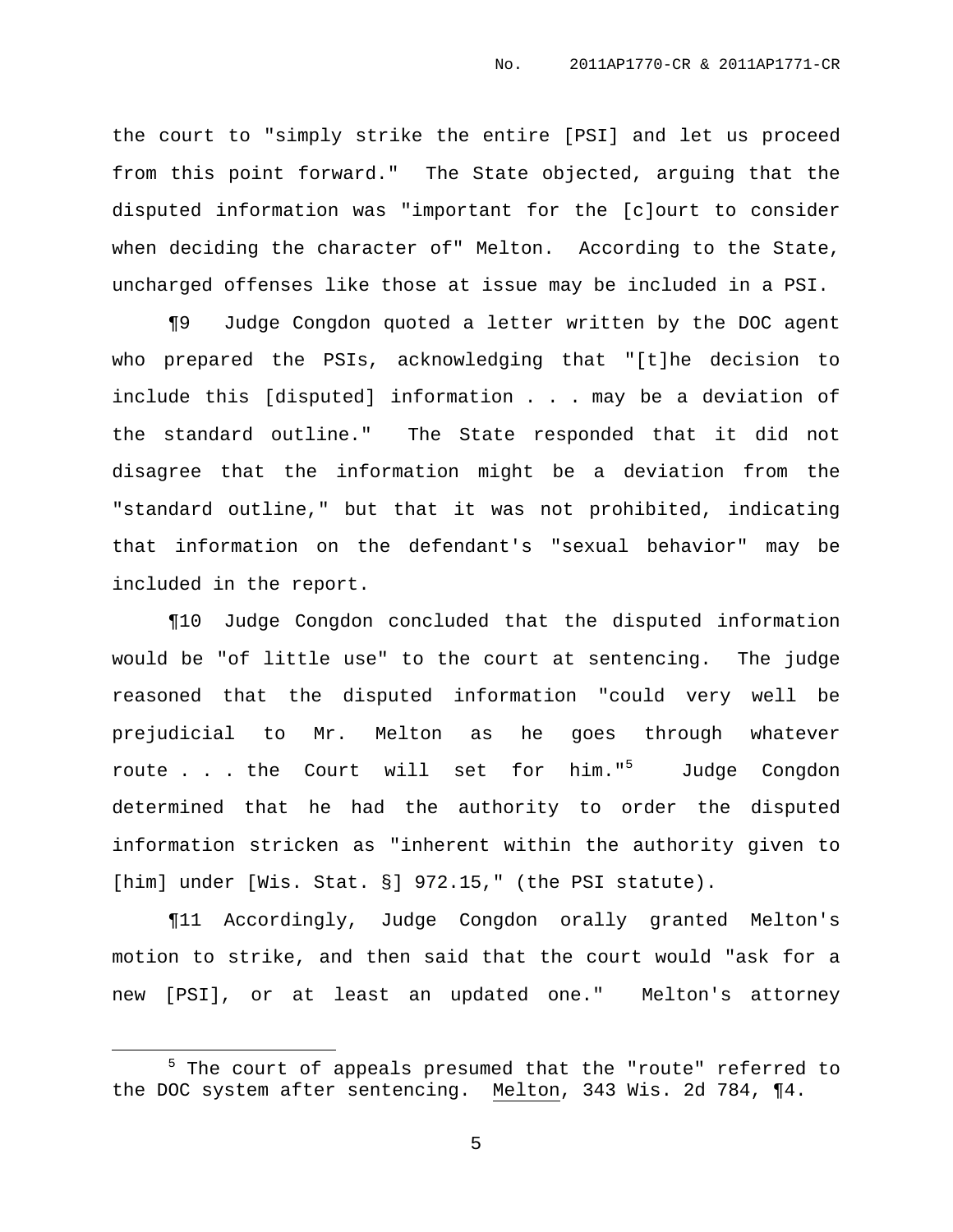seconded this course of action, asking that the existing PSIs in the possession of the parties and the court "be stricken and destroyed." Melton's attorney continued, "If it's sealed in the file, it's going to become available at some point. I think the thing should be redone . . . without a reference to this event."

¶12 The circuit court collected the district attorney's copies of the PSIs containing the disputed information, and Melton's attorney drafted an order for each file that read in part as follows:

[State v. Melton] came on for hearing before Hon. Richard Congdon on the 25th day of March, 2010 with appearances by Attorney Kevin G. Keane for the defendant, and Deputy District Attorney Stephen J. Centinario for the State, upon defendant's Motion to strike portions of a presentence investigation report prepared on November 19, 2009. Following the arguments of counsel, and further based upon the files and proceedings had in this matter,

It is hereby ordered as follows:

1. The Department of Corrections shall prepare an updated presentence investigation report. The updated presentence investigation report shall not include any reference to information obtained at a November 18, 2008 interrogation by the Waukesha Police Department of the defendant. In particular, the sections of the presentence investigation report dated November 19, 2009 as contained on page 2 of that document at the last paragraph commencing [disputed information partially identified] and continuing through page 3 and the first paragraph of page 4 ending with [disputed information partially identified] shall be deleted. Additionally, any references contained on page 7 in the second paragraph under Offender's Version, commencing with [disputed information partially identified] shall not be included in the updated presentence investigation.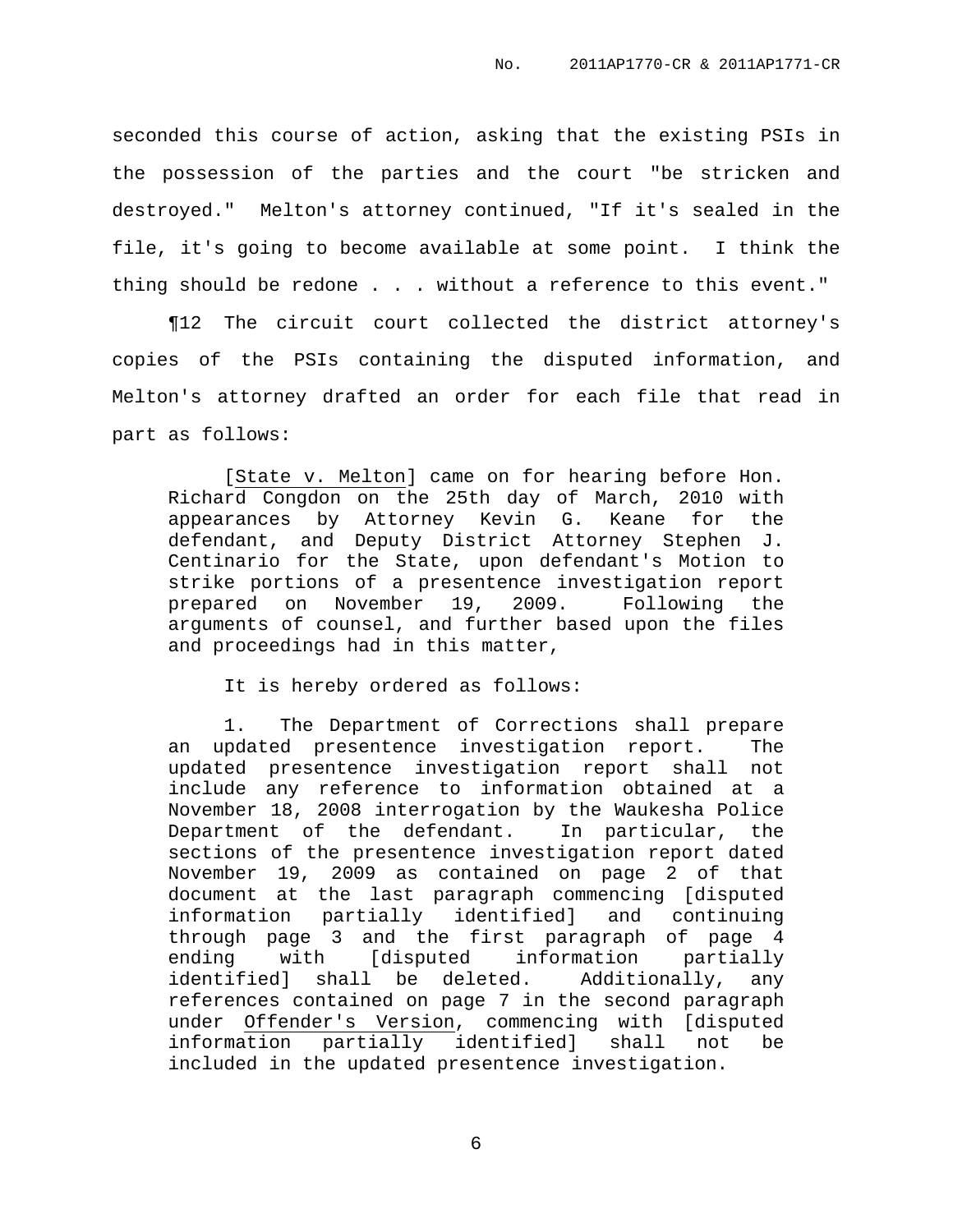2. The presentence investigation report dated November 19, 2009 shall be sealed and destroyed following the expiration of any appellate time limits, and defendant's copy shall be returned to the Court.

¶13 After the DOC provided copies of new PSIs to the court, Melton's case proceeded to sentencing. The circuit court, Judge Robert Mawdsley presiding, sentenced Melton to four years of initial confinement and eight years of extended supervision on the conviction of second-degree sexual assault of a child. The circuit court also sentenced Melton to six months of incarceration on the theft conviction. The sentences were to be served concurrently.

¶14 Approximately two months after sentencing, a new circuit judge, Mark D. Gundrum, sua sponte ordered a hearing to address whether the court had the authority to destroy a PSI. Ultimately, Judge Gundrum concluded that a judge had no authority to order the destruction of a PSI.

¶15 At the hearing, Judge Gundrum said that he reviewed the PSI statute, Wis. Stat. § 972.15, and concluded that "keeping [a PSI] confidential is what is envisioned by the statute." Judge Gundrum said he believed that it would be "inappropriate" to destroy the first PSIs in Melton's case, although he did not identify a specific authority that prohibited destruction of a PSI.

¶16 Consequently, Judge Gundrum entered a "Modified Order" that was identical to Judge Congdon's previous order, except that it deleted the instruction to destroy the first PSIs after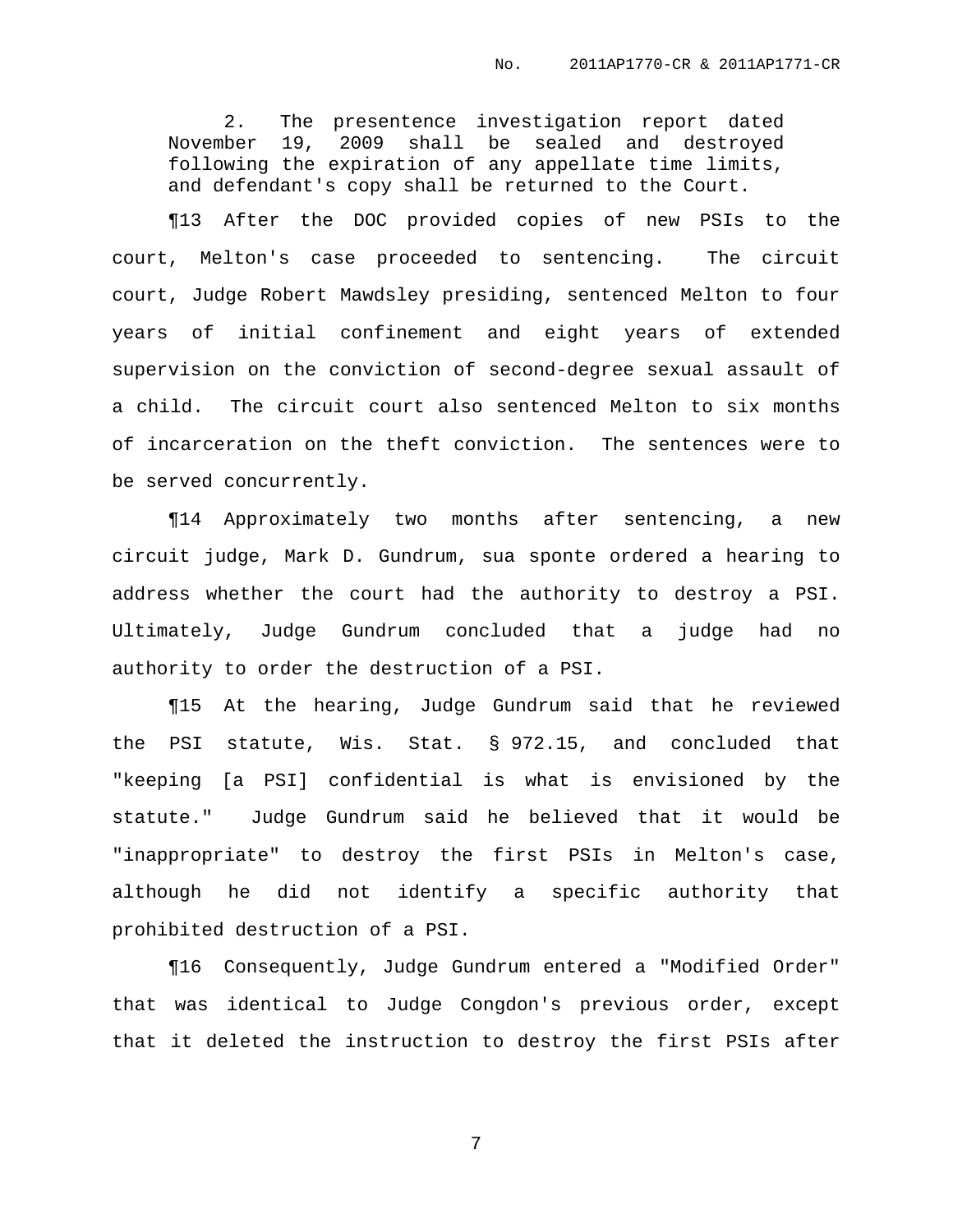the expiration of appellate time limits. The modified order commanded that the disputed PSIs "be sealed" but not destroyed.

¶17 In the two records for this appeal, Judge Gundrum's modified order is taped to the front of the sealed envelopes containing the first, disputed PSIs. The backs of these envelopes have the words "Ordered Sealed" handwritten in fluorescent highlighter. The backs of these envelopes also are stamped with the words "Do Not Open Without Permission of the Court," which is the same stamp on the envelopes containing the second, undisputed PSIs. $^7$ 

¶18 Melton appealed Judge Gundrum's order. Stating that the narrow issue on appeal was whether a circuit court had the inherent authority to order the destruction of a PSI, the court of appeals reversed the modified order. Melton, 343 Wis. 2d 784.

¶19 The court of appeals concluded that, under the "unique facts"<sup>8</sup> of this case, the circuit court had the inherent

 $7$  The record index in both cases states—in bold capital letters—that the disputed PSIs are "ordered permanently sealed by order of the court on 9/24/10." (Emphasis added.)

 $6$  Again, Melton's appeal is composed of two cases. The circuit court ordered a PSI for Melton in each felony case. Therefore, the record for each case contains the first disputed PSI and the second corrected PSI.

<sup>&</sup>lt;sup>8</sup> The "unique facts" that the court of appeals refers to include two PSI reports in each of Melton's files, no objection by the parties when the circuit court ordered the first PSIs destroyed, and no contention that the first PSIs were relied upon by the sentencing court. Melton, 343 Wis. 2d 784, ¶11.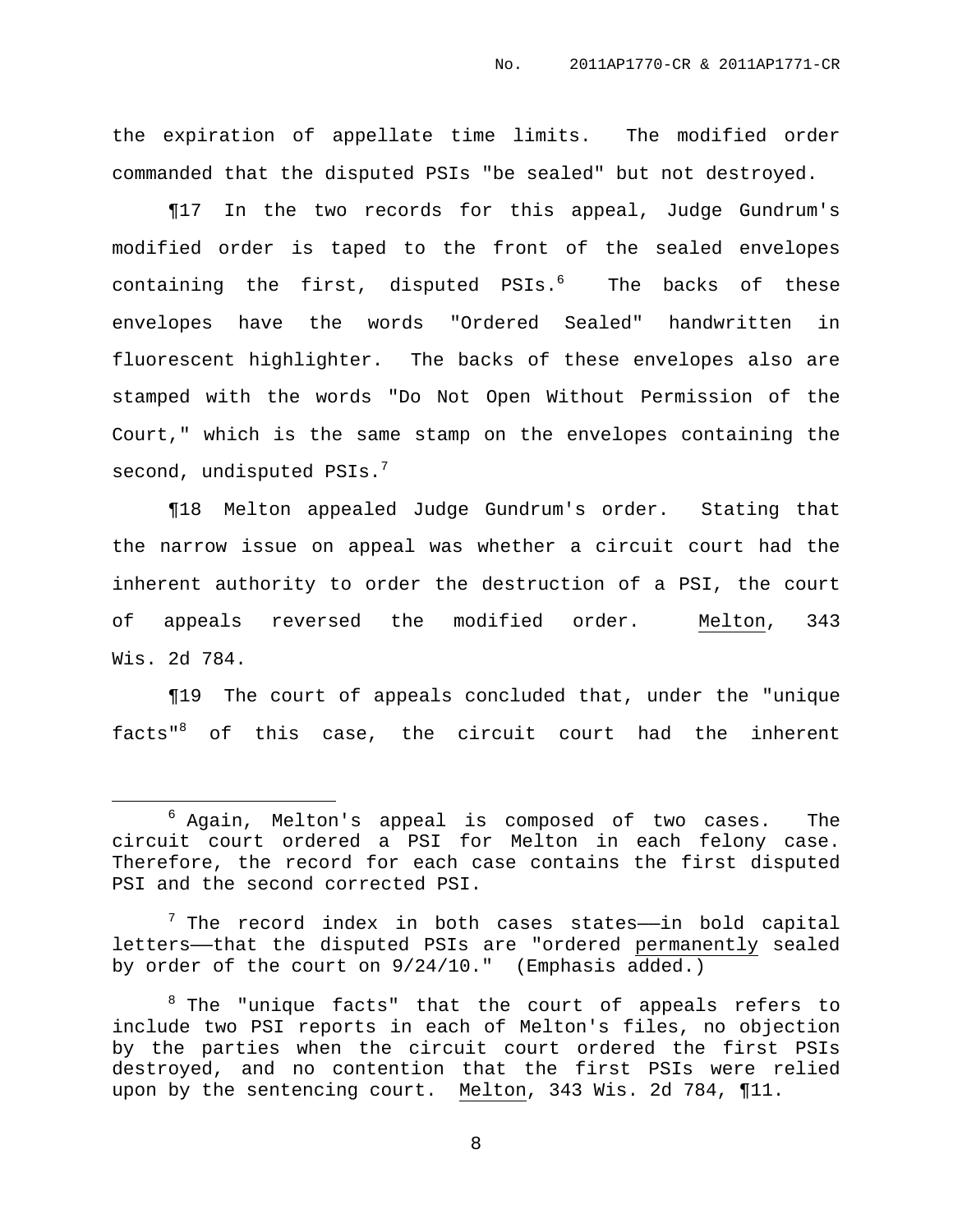authority to order the destruction of the disputed PSIs. Id., ¶11. The court of appeals outlined the concept of inherent authority and reaffirmed that "[a] power is inherent when it 'is one without which a court cannot properly function.'" Id., ¶13 (quoting State v. Henley, 2010 WI 97, ¶73, 328 Wis. 2d 544, 787 N.W.2d 350).

¶20 The court of appeals concluded that the primary purpose of a PSI is to assist a circuit court at sentencing. Id., ¶14 (citing Wis. Admin. Code § DOC 328.27(1) (Dec. 2006)). In light of this purpose, the court of appeals held that, in this case, the circuit court had the inherent authority to order the destruction of the first PSI "to prevent confusion as to which PSI . . . in the file should be used" in a potential resentencing. Id., ¶¶22-23. Preventing confusion, the court of appeals reasoned, "is certainly a matter of efficient judicial administration and fairness at a potential resentencing, and as such, is within a circuit court's inherent powers." Id., ¶23 (citing Henley, 328 Wis. 2d 544, ¶73).

¶21 The State petitioned this court for review, which we granted on November 14, 2012.

#### II. STANDARD OF REVIEW

¶22 This case requires the court to examine the scope of judicial authority, if any, to order the destruction of a PSI.

Another "unique fact" pointed to by the court of appeals— that Melton's appeal was still pending when Judge Gundrum issued his modified order—appears to be mistaken. The State notes that Melton did not file his notice of appeal until after Judge Gundrum issued his modified order.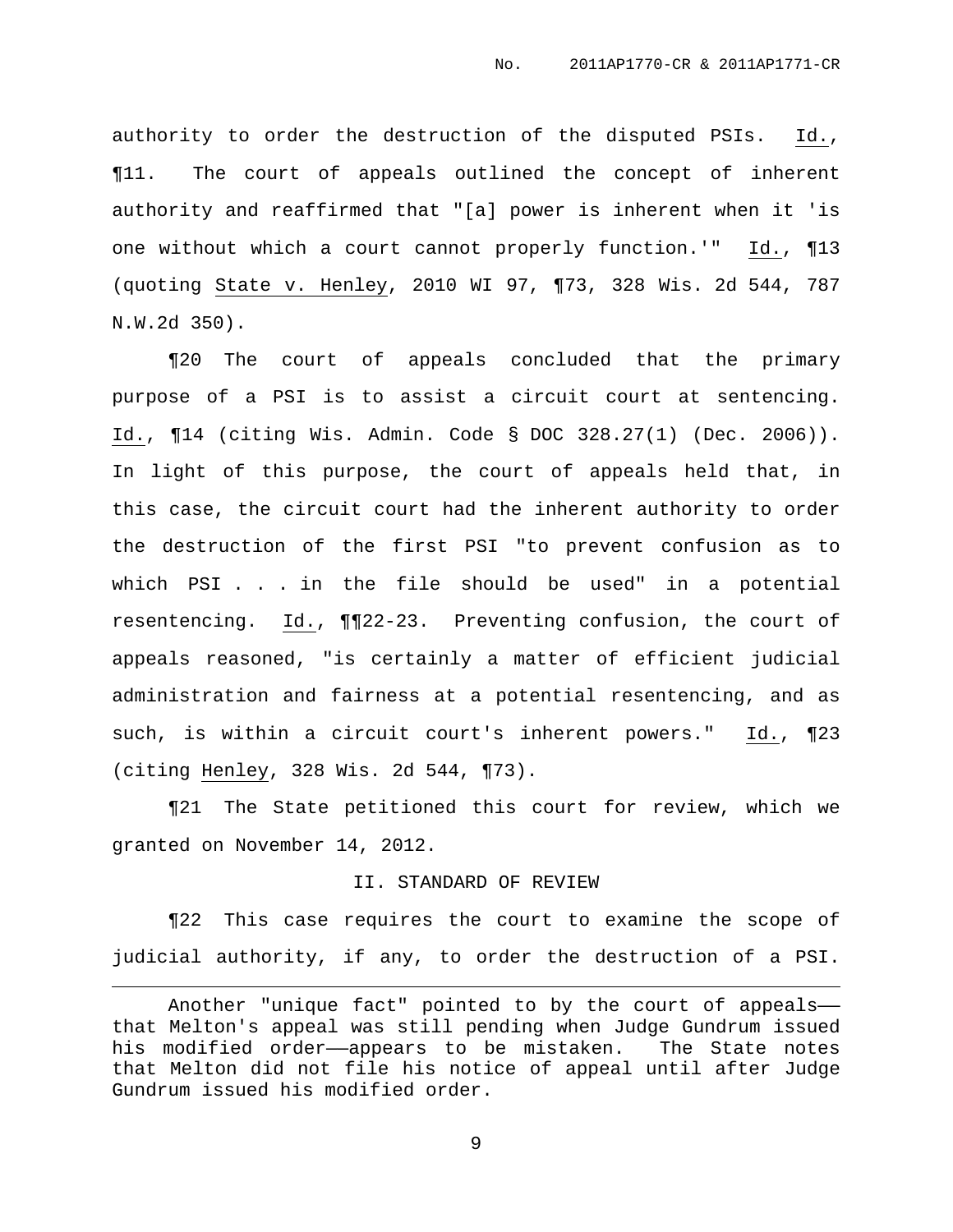No. 2011AP1770-CR & 2011AP1771-CR

The scope of judicial authority is a question of law that this court reviews de novo. State v. McClaren, 2009 WI 69, ¶14, 318 Wis. 2d 739, 767 N.W.2d 550 (citing Breier v. E.C., 130 Wis. 2d 376, 381, 387 N.W.2d 72 (1986)).

¶23 We also must interpret the PSI statute, Wis. Stat. § 972.15. Statutory interpretation is a question of law that this court reviews de novo. Id. (citing Custodian of Records for the LTSB v. State, 2004 WI 65, ¶6, 272 Wis. 2d 208, 680 N.W.2d 792).

¶24 In addition, we are asked to interpret and apply Chapter 72 of the Supreme Court Rules. The interpretation and application of Supreme Court Rules are questions of law subject to independent review. Filppula-McArthur v. Halloin, 2001 WI 8, ¶32, 241 Wis. 2d 110, 622 N.W.2d 436 (citing City of West Allis v. Sheedy, 211 Wis. 2d 92, 96, 564 N.W.2d 708 (1997)).

## III. DISCUSSION

¶25 We begin with an examination of the applicable law on PSIs. Next, we consider whether the law——statutes, case law, administrative rules, court rules, and inherent authority— permits a court to order the destruction of a PSI. Finally, after discussing various remedies and their terminology for disputed PSIs, we suggest procedures for litigants to follow in dealing with disputed PSIs.

# A. General Background on PSIs

¶26 After a felony conviction, a circuit court has the discretion to order the DOC to prepare a PSI on the defendant. Wis. Stat. § 972.15(1) (stating that a "court may order a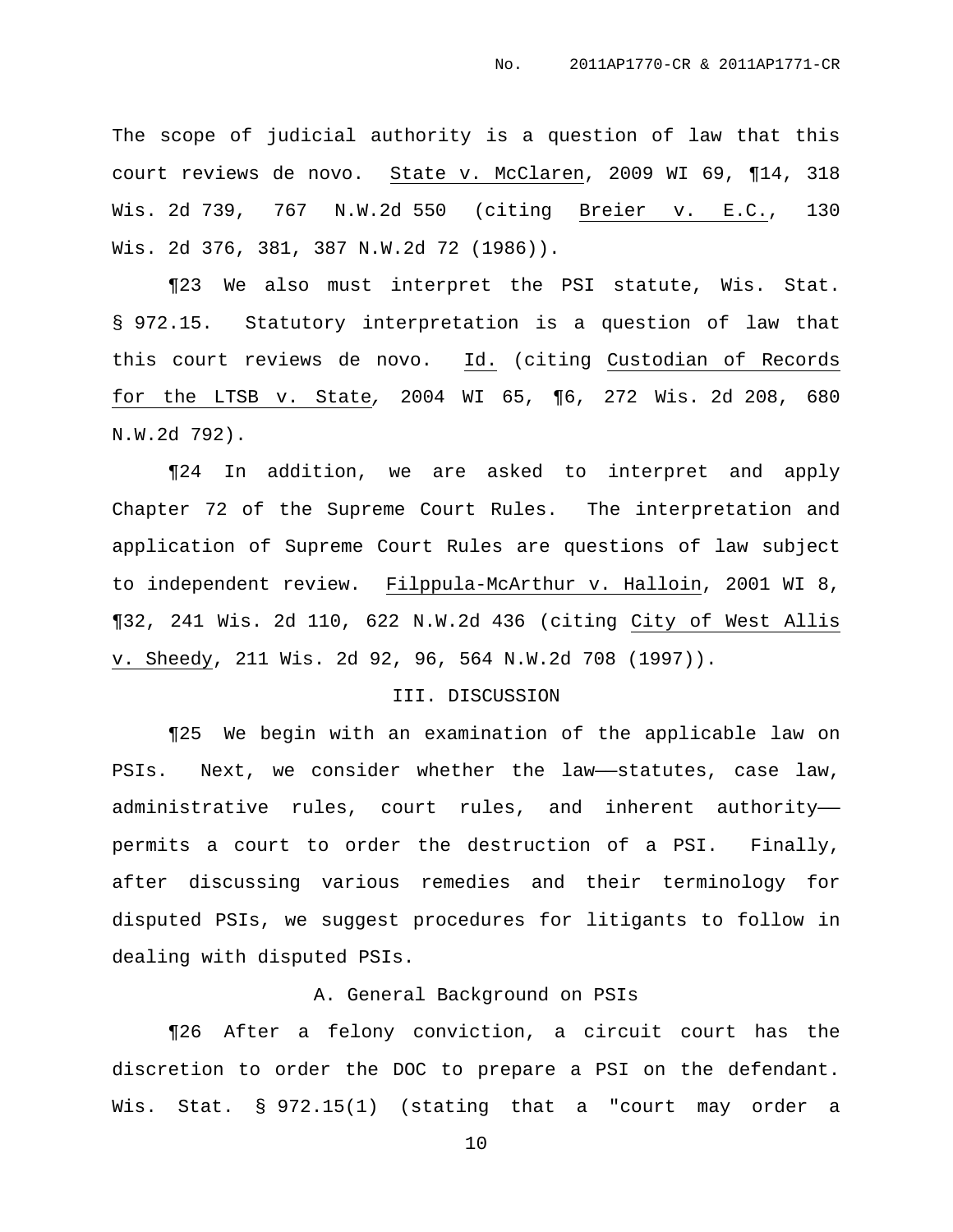presentence investigation," but "only after a conviction for a felony").<sup>9</sup> The primary purpose of a PSI is "to provide the sentencing court with accurate and relevant information upon which to base its sentencing decision." Wis. Admin. Code § DOC 328.27(1) (Dec. 2006); see also State v. Washington, 2009 WI App 148, ¶9, 321 Wis. 2d 508, 775 N.W.2d 535 (citation omitted) (a PSI "assist[s] the judge in selecting the appropriate sentence for the individual defendant").

¶27 Wisconsin Stat. § 972.15, the PSI statute, was created by section 63, Chapter 255, Laws of 1969. However, PSI preparation predates the statute, as the note accompanying this section of Chapter 255 explains:

Most judges and attorneys will be surprised to learn that, outside of a provision for Milwaukee [C]ounty (s. 57.02 (6) [repealed]), there is presently no statutory authority for presentence investigations. Wisconsin has been a pioneer in this field and obviously the presentence investigation is an integral part of the sentencing practice in this state.

Note, § 63, ch. 255, Laws of 1969.

¶28 The PSI should contain the following information related to the defendant: the present offense, the defendant's prior criminal record, the defendant's prior correctional institution record, any statement by the victim(s), and the defendant's family information and personal history. Wis.

 $9$  In some jurisdictions, the preparation of a PSI is mandatory following a felony conviction. See, e.g., Mich. Comp. Laws § 771.14(1) (2012) (a PSI shall be prepared after all felony convictions, but it is within a court's discretion after a misdemeanor conviction).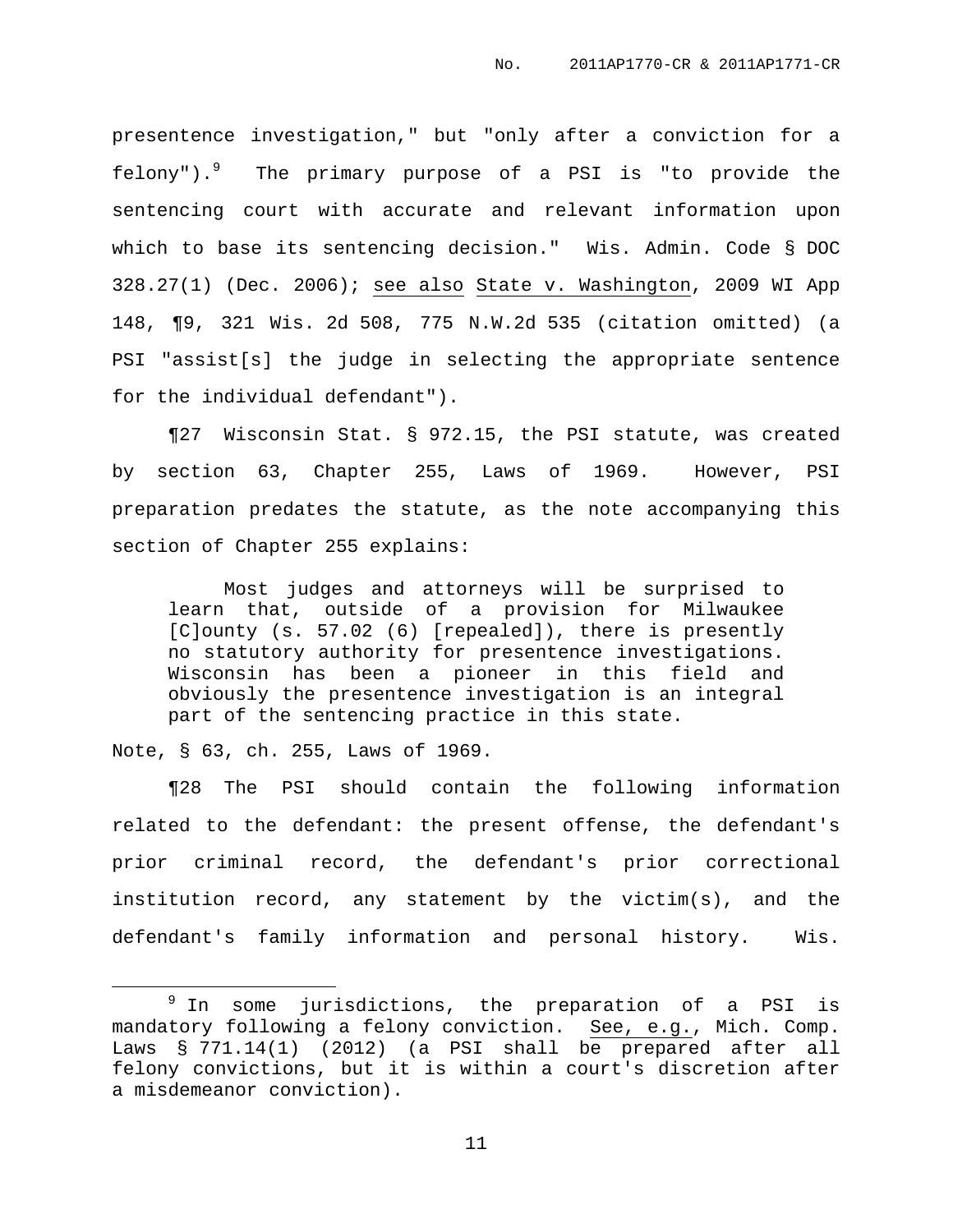Admin. Code § DOC 328.27(3) (Dec. 2006). $^{10}$  The PSI should also include the PSI writer's recommendation for sentencing and the reasoning that supports that recommendation along with a tentative corrections plan, unless the writer is ordered otherwise. § DOC 328.27(3)(d).

¶29 After a DOC agent completes a PSI and it is received by the sentencing court, "the judge shall disclose the contents of the report to the defendant's attorney and to the district attorney $^{11}$  prior to sentencing." Wis. Stat. § 972.15(2). Such disclosure is important because a defendant has a due process right to be sentenced upon accurate information. See State v.

Sex offenses against minors. If a person is convicted for a felony that requires him or her to register under s. 301.45 and if the victim was under 18 years of age at the time of the offense, the court may order the department to conduct a presentence investigation report to assess whether the person is at risk for committing another sex offense, as defined in s. 301.45 (1d)(b).

This provision was enacted into law as a result of 2007 Wis. Act 80, § 22. Wisconsin Stat. § 972.15(1m) took effect on April 1, 2009. Melton was convicted of sexual assault of a child in September 2009. See Wis. Stat. § 948.02(2). The circuit court did not order the DOC to prepare such an assessment in Melton's case.

<sup>11</sup> The district attorney and the defendant's attorney are allowed to "have and keep a copy" of the PSI, but the PSI must still be kept "confidential." Wis. Stat. § 972.15(4m). See also State ex rel. Office of the State Pub. Defender v. Court of Appeals, Dist. IV, 2013 WI 31, 122, 346 Wis. 2d 735, 828 N.W.2d 847.

 $10$  A relatively new provision of the PSI statute, Wis. Stat. § 972.15(1m), reads: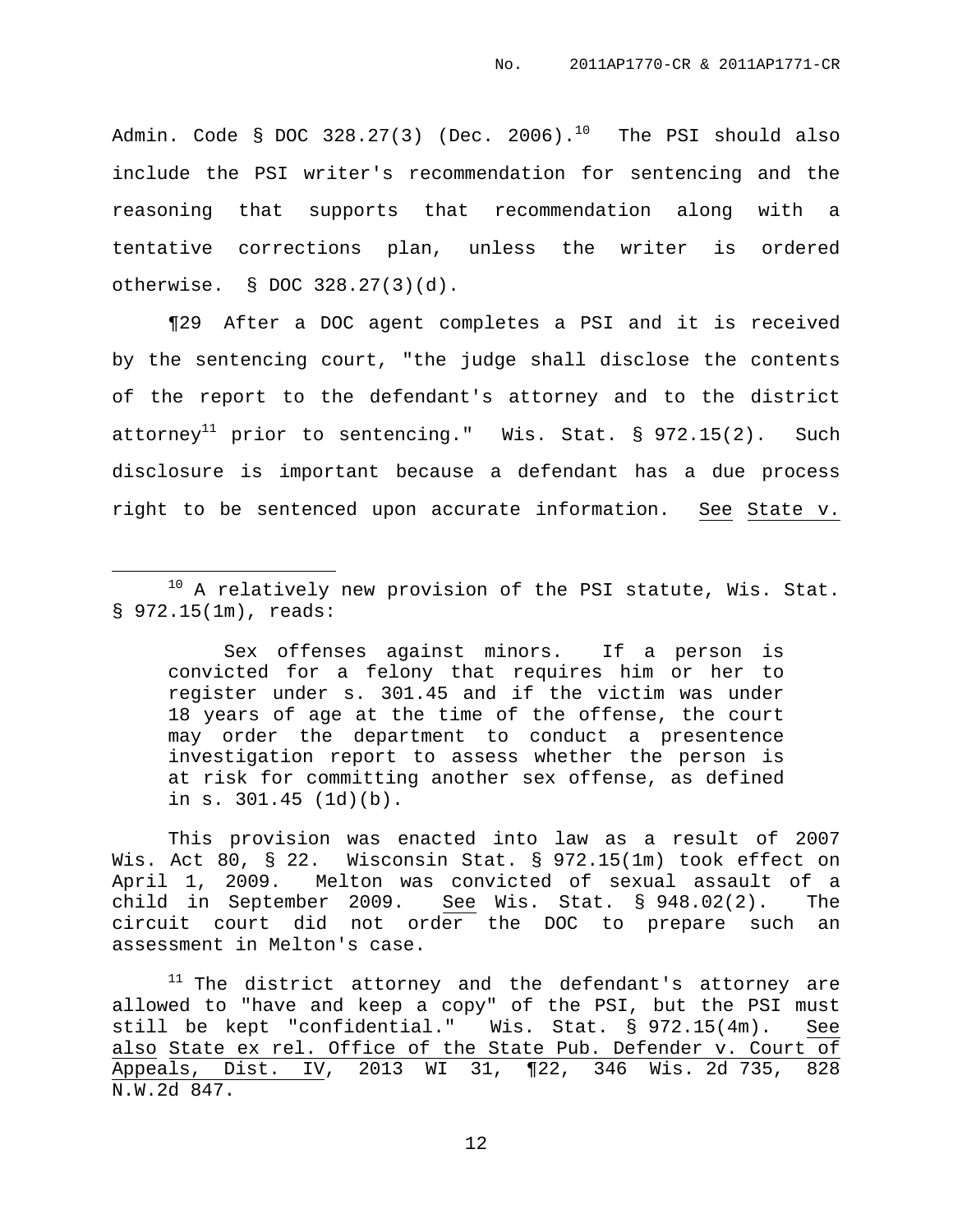Tiepelman, 2006 WI 66, ¶9, 291 Wis. 2d 179, 717 N.W.2d 1. Some information in a PSI "may be unverified and some of it may be inaccurate. . . . [A]ffording the defendant and defendant's counsel an opportunity to examine the contents of the report permits the defendant to challenge statements and correct errors." State v. Watson, 227 Wis. 2d 167, 194, 595 N.W.2d 403 (1999). A defendant has the right to challenge a PSI he or she believes is "inaccurate or incomplete." State v. Greve, 2004 WI 69, ¶11, 272 Wis. 2d 444, 681 N.W.2d 479 (citing Watson, 227 Wis. 2d at 194).

¶30 The PSI is "the single most important document that influences correctional decision making in Wisconsin."<sup>12</sup> The PSI "is used for such things as determining levels of supervision, classification, program assignment, parole planning and decision making and in the overall correctional treatment of offenders." Wis. Admin. Code § DOC 328.27(1) (Dec. 2006). See also Wis. Stat. § 972.15(5) (authorizing the DOC to use a PSI for "correctional programming, parole consideration or care and treatment").

¶31 With certain narrow exceptions,<sup>13</sup> the contents of a PSI "shall be confidential and shall not be made available to any

 $12$  Jeffrey H. Bergman, Comment, Insuring the Accuracy of the Presentence Investigation Report in the Wisconsin Correctional System, 1986 Wis. L. Rev. 613, 613 (footnote omitted).

 $13$  The exceptions to the general confidentiality rule, which do not require court approval to access and use the PSI, are listed in Wis. Stat. § 972.15(5) and (6). The DOC is the most significant exception.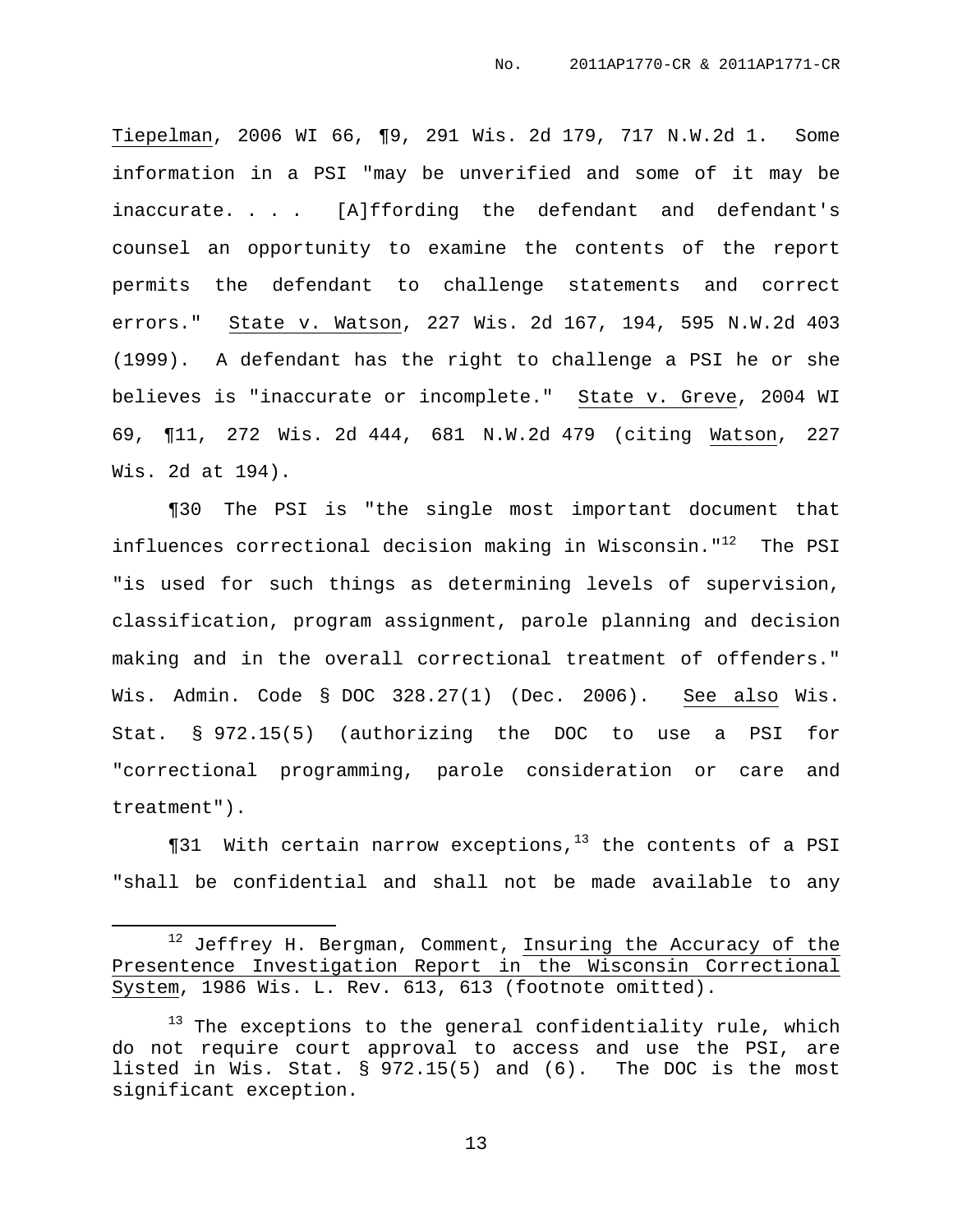person except upon specific authorization of the court." Wis. Stat. § 972.15(4). Recently, this court reaffirmed that maintaining the confidentiality of PSIs is an important statutory directive. See State ex rel. Office of the State Pub. Defender v. Court of Appeals, Dist. IV, 2013 WI 31, ¶¶36, 39, 346 Wis. 2d 735, 828 N.W.2d 847 (reminding parties to be "abundantly cautious" and "mindful" when dealing with information contained in PSIs).

¶32 Finally, a PSI is different from a sentencing memorandum, which is similar in content to a PSI but has no "prescribed format" and is prepared by an advocate for the defendant. Greve, 272 Wis. 2d 444, ¶12 (citation omitted).

B. Whether a Court May Order the Destruction of a PSI

¶33 With this background on PSIs in mind, we turn to the question of whether a circuit court may order the destruction of a PSI. The first circuit court order by Judge Congdon was to seal and eventually destroy a disputed PSI and to order a second PSI for the court file.

¶34 There are various sources of judicial power. These include the state and federal constitutions and state and federal statutes. Constitutional authority to act can be explicit, or implicit in the very nature of the judicial branch. The inherent authority of Wisconsin courts comes from the powers and duties of the judicial branch set out in the Wisconsin Constitution. The Wisconsin Constitution contains no explicit grant of authority for Wisconsin courts to destroy PSIs. Consequently, this opinion will examine statutory authority and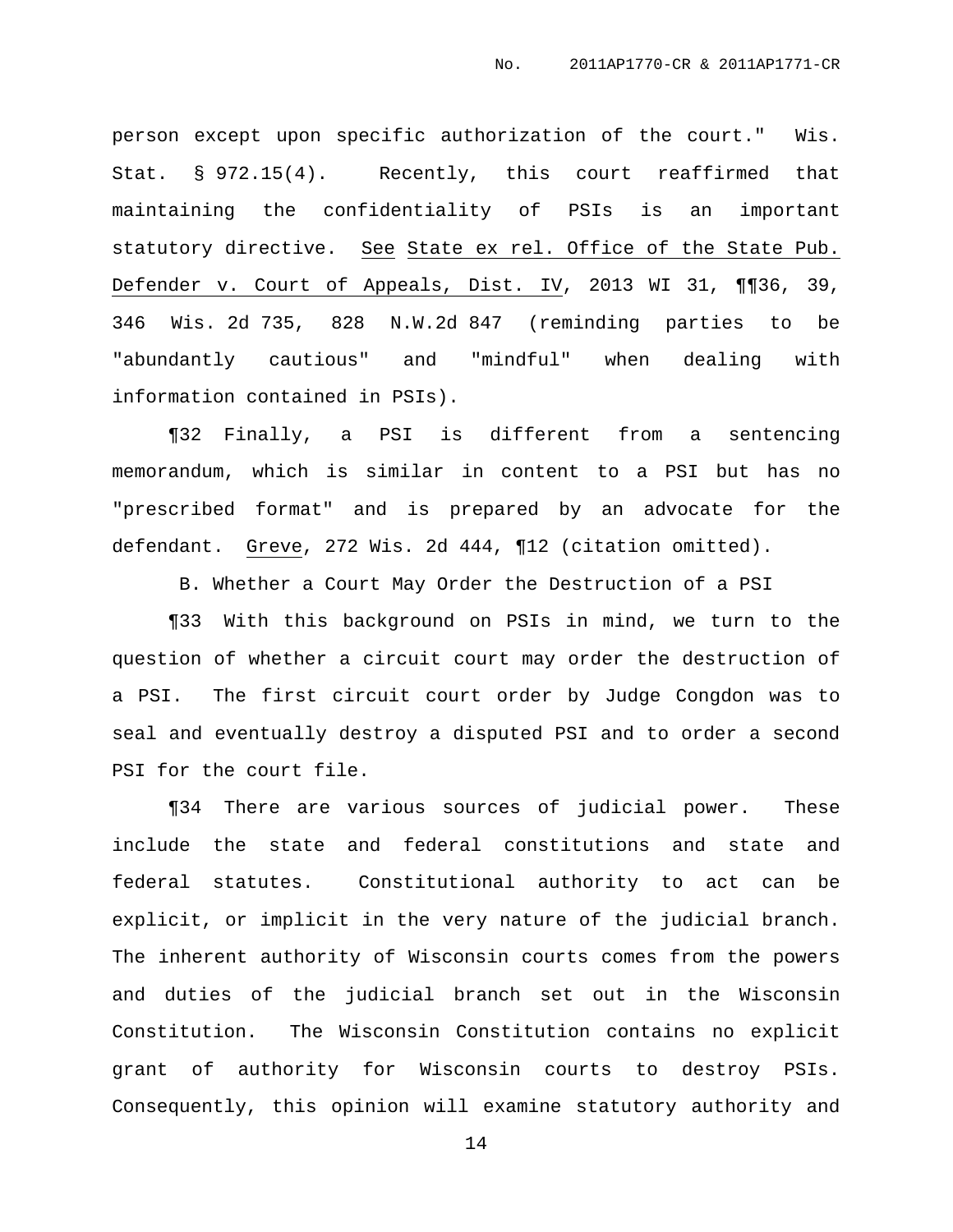inherent authority<sup>14</sup> to determine whether courts have power to order the destruction of PSIs.

# 1. Statutory Authority

¶35 In considering "statutory authority," we think it appropriate to consider federal statutes, state statutes, state administrative rules, and Supreme Court rules. In this case, we are not aware of any federal statutes that empower or bind Wisconsin courts in relation to the destruction of PSIs.

¶36 "[T]he purpose of statutory interpretation is to determine what the statute means so that it may be given its full, proper, and intended effect." Heritage Farms, Inc. v. Markel Ins. Co., 2012 WI 26, ¶26, 339 Wis. 2d 125, 810 N.W.2d 465 (citation omitted). Statutory interpretation "begins with the language of the statute." State ex rel. Kalal v. Circuit Court for Dane Cnty., 2004 WI 58, ¶45, 271 Wis. 2d 633, 681 N.W.2d 110. Courts give statutory language its common, ordinary meaning. Id. Statutory language is interpreted in the context in which it is used, "not in isolation but as part of a whole." Id., ¶46. We must construe statutory language reasonably, so as to avoid absurd results. Id.

¶37 Courts interpret administrative rules, Orion Flight Services, Inc. v. Basler Flight Service, 2006 WI 51, ¶18, 290

<sup>14</sup> In Breier v. E.C., 130 Wis. 2d 376, 388, 387 N.W.2d 72 (1986), the court cited "equitable judicial authority" among the possible bases of authority for a court to expunge a juvenile's police record. Id. at 381. The court later noted that equitable authority "is a variant of the inherent authority doctrine." Id. at 388.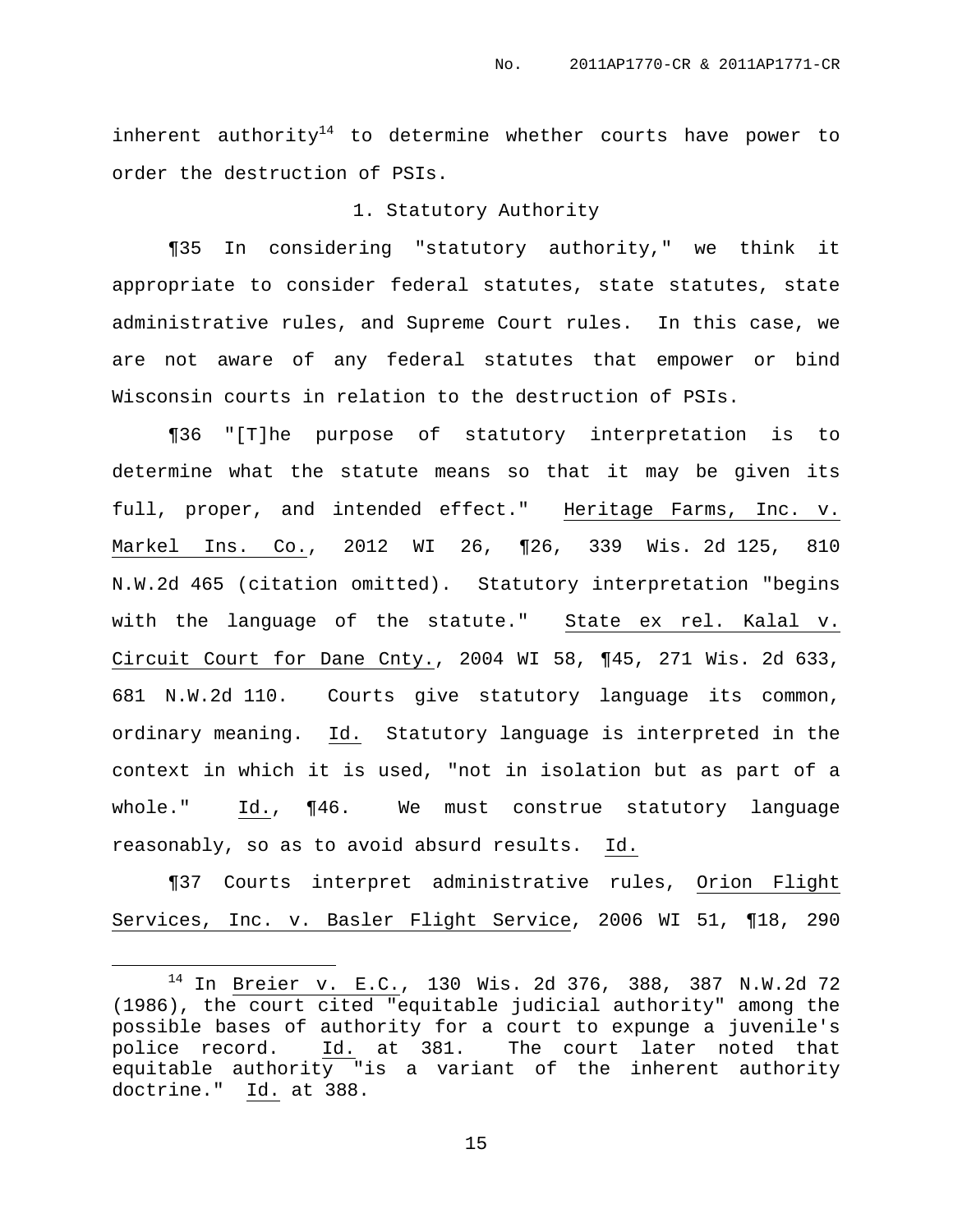Wis. 2d 421, 714 N.W.2d 130 (citations and footnote omitted); State ex rel. Griffin v. Smith, 2004 WI 36, ¶19, 270 Wis. 2d 235, 677 N.W.2d 259, and Supreme Court rules, State v. Henley, 2010 WI 12, ¶11, 322 Wis. 2d 1, 778 [N.W.2d](https://a.next.westlaw.com/Link/Document/FullText?findType=Y&serNum=2004749635&pubNum=595&originationContext=document&transitionType=DocumentItem&contextData=(sc.UserEnteredCitation)) 853; In re [Disciplinary](https://a.next.westlaw.com/Link/Document/FullText?findType=Y&serNum=2004749635&pubNum=595&originationContext=document&transitionType=DocumentItem&contextData=(sc.UserEnteredCitation)) Proceedings Against Trewin, 2004 WI 116, ¶38, 275 Wis. 2d 116, 684 [N.W.2d](https://a.next.westlaw.com/Link/Document/FullText?findType=Y&serNum=2004749635&pubNum=595&originationContext=document&transitionType=DocumentItem&contextData=(sc.UserEnteredCitation)) 121, the same way that they interpret statutes.

¶38 The PSI statute, Wis. Stat. § 972.15, does not authorize a court to destroy a PSI. In fact, it implies the opposite. Subsection (4) states that a PSI "shall not be made available to any person except upon specific authorization of the court." (Emphasis added.) Although this language contemplates confidentiality, it necessarily envisions preservation, because a court cannot authorize access to a PSI that it has destroyed. The authority to destroy is inconsistent with the authority to make available. $^{\rm 15}$  . The authority to destroy would also tie the hands of other judges. Melton and the State appear to agree that if a court has the authority to destroy a PSI, it does not come from Wis. Stat. § 972.15.

¶39 While destruction of a PSI would help to ensure confidentiality, proper sealing and labeling of a PSI would also ensure confidentiality and fulfill the other purpose of the PSI statute——namely, preservation. Although Melton argues that the

<sup>15</sup> See State v. Dinkins, 2012 WI 24, ¶29, 339 Wis. 2d 78, 810 N.W.2d 787 (citing State ex rel. Kalal v. Circuit Court for Dane Cnty., 2004 WI 58, ¶49, 271 Wis. 2d 633, 681 N.W.2d 110) (interpreting a statute in such a way that contravenes its "manifest purpose" is unreasonable).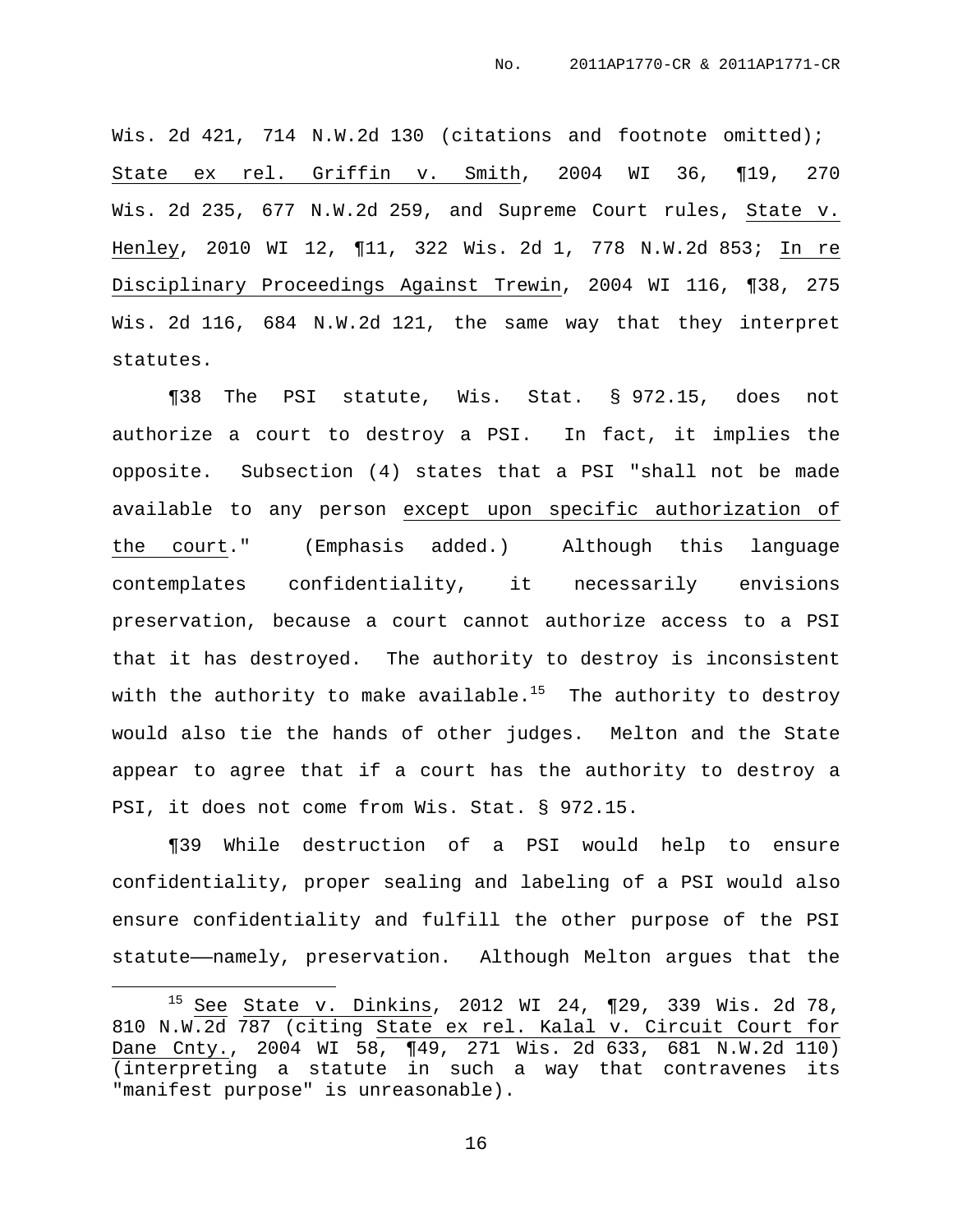dual purposes of the PSI statute apply only to "correct" PSIs, Wis. Stat. § 972.15 makes no distinction between "correct" PSIs and "incorrect" PSIs.

¶40 The lack of explicit guidance in the statutes on court authority to destroy PSIs is similar to the situation in Breier. In that case, this court considered whether a circuit court had authority to expunge police records. Breier, 130 Wis. 2d at 379. The Breier court first looked to the circuit court's statutory authority and construed "the relevant statutes to not provide express or implied authority for circuit courts to expunge juvenile police records." Id. at 385. The court was "particularly influenced" by the fact that a statute requiring confidentiality of police records did not also provide authority to expunge these records. Id. Like the statute in Breier, the PSI statute requires confidentiality, Wis. Stat. § 972.15(4), but it does not provide express or implied authority to destroy a PSI record.

¶41 The Wisconsin Administrative Code also contains provisions related to PSIs, but these provisions do not authorize a court to destroy a PSI. Wisconsin Admin. Code § DOC 328.27(2) states that a DOC agent shall prepare a PSI, and the PSI must contain the information provided for under the same section, "unless the court orders otherwise." Wisconsin Admin. Code § DOC 328.28 is titled "Modified presentence investigation report." Subsection (1) of that section permits a DOC agent to prepare a PSI that contains only the information that the court orders.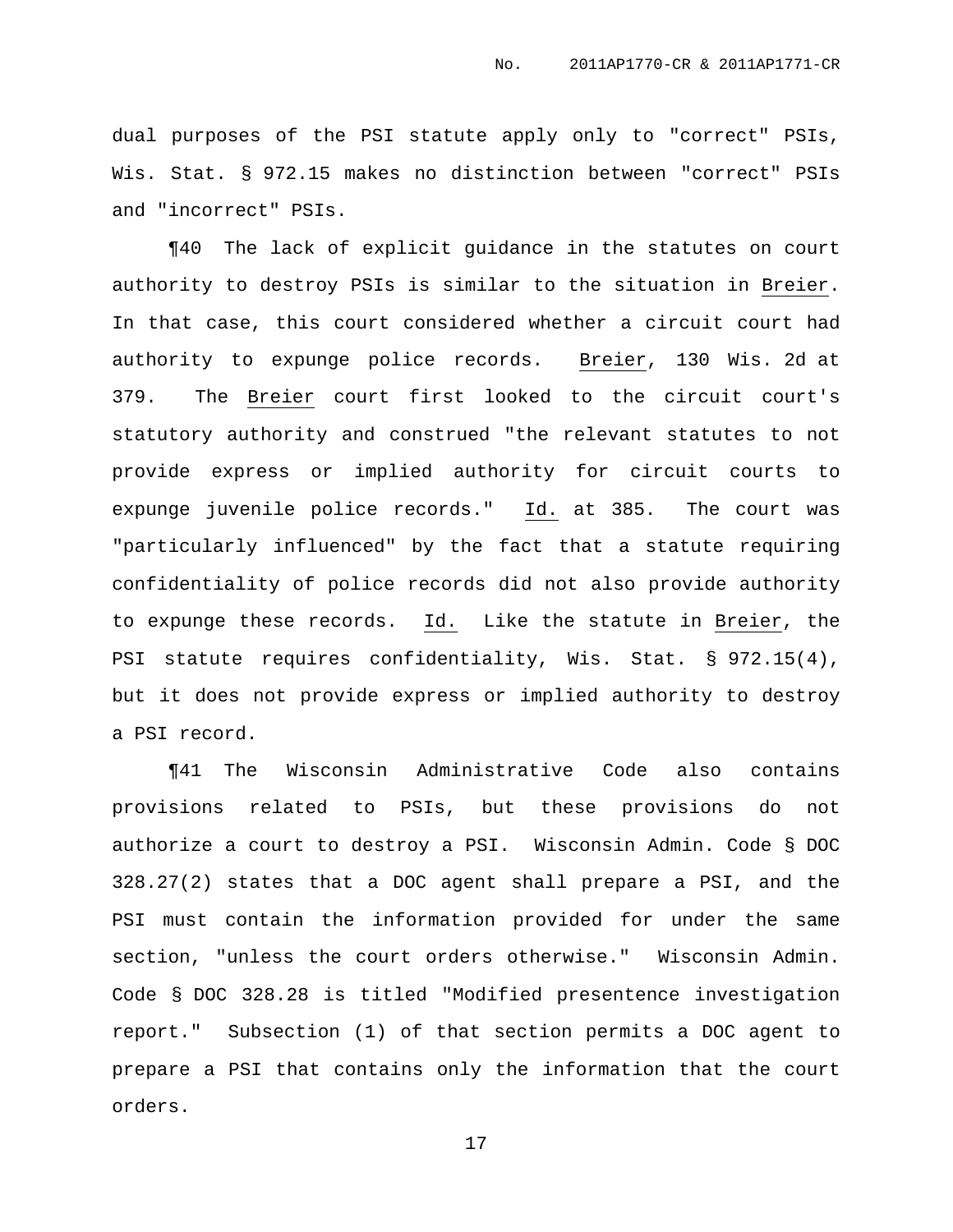¶42 The administrative code does not explicitly address deletions from or corrections to statements in PSIs, although Wis. Admin. Code § DOC 328.28(1) could be interpreted to cover a second PSI that deletes disputed information.

¶43 Wisconsin Admin. Code § DOC 328.30 addresses DOC recordkeeping, indicating that a "case record of each client shall be maintained" and shall include, inter alia: "(i) The client's court order and any court imposed conditions and obligations; (j) Copies of the client's presentence investigation report prepared under s. DOC 328.27 or 328.28." Hence, the administrative rules authorize the court to put a corrected copy of the PSI in the "case record" maintained by the DOC. However, the rules do not authorize the court to withdraw PSIs from the case record or to destroy PSIs.

¶44 In this case, Supreme Court Rules are important. The State argues that destruction of a PSI would conflict with Chapter 72 of the Supreme Court Rules on record retention. "[I]n the exercise of the court's constitutional authority over all courts,"<sup>16</sup> this court adopted Chapter 72 of the Supreme Court Rules, relating to the retention of court records. S. Ct. Order, 136 Wis. 2d xi (issued Mar. 5, 1987, eff. Apr. 1, 1987). Current Chapter 72 reads in part:

Except as provided in SCR 72.03 to 72.05, the original paper records of any court shall be retained

<sup>16</sup> Article VII, Section 3 of the Wisconsin Constitution provides, "The supreme court shall have superintending and administrative authority over all courts."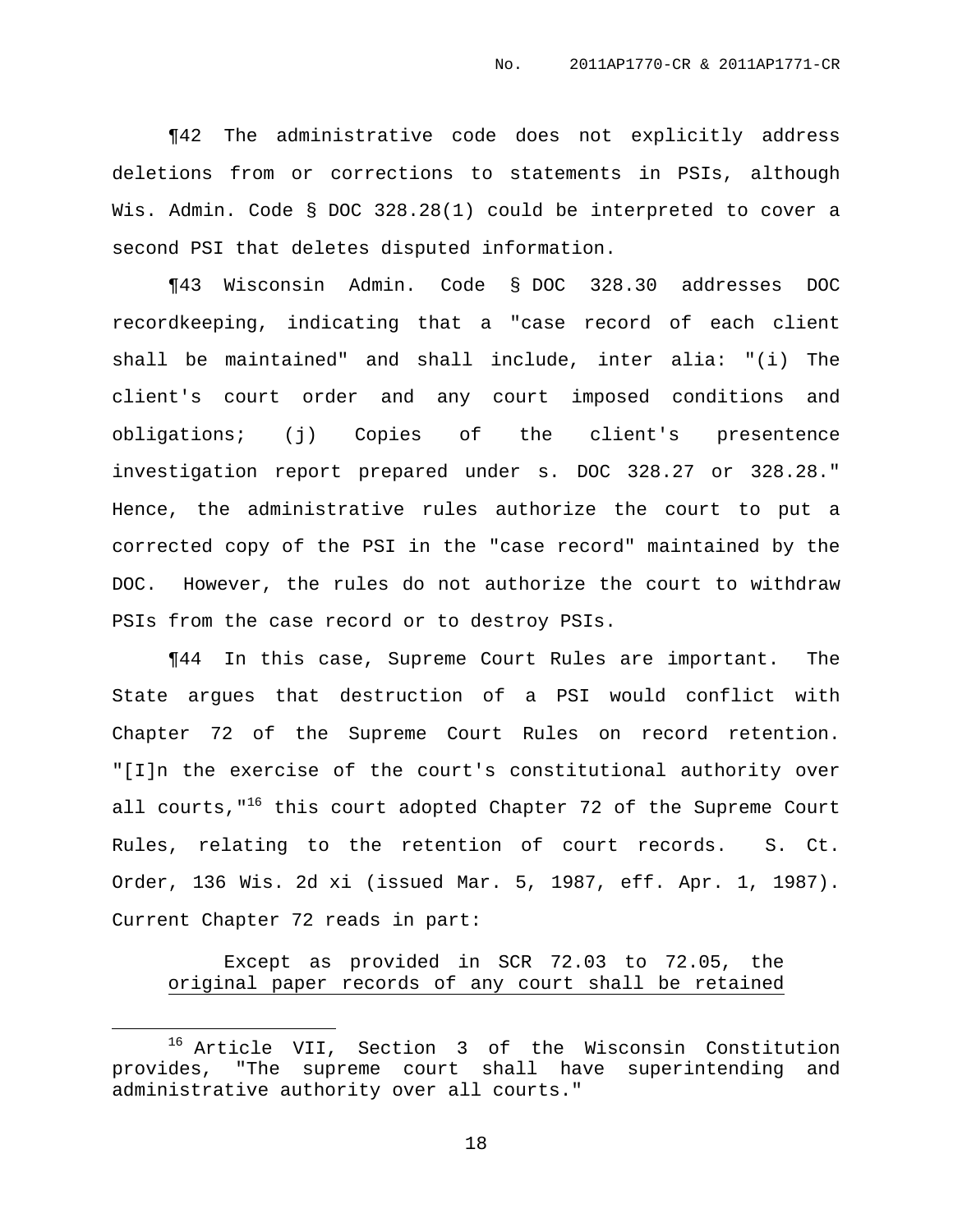in the custody of the court for the following minimum time periods:

. . . .

(15) Felony case files. All papers deposited with the clerk of circuit court in proceedings commenced as felonies: 50 years after entry of final judgment; for Class A felonies, 75 years after entry of final judgment.

SCR 72.01 (2012) (emphasis added).

¶45 The Supreme Court Rules also contain a provision for disposing of court records:

(1) A clerk of court . . . may destroy records in his or her custody after minimum retention periods under SCR 72.01 have expired . . . .

(2) Records defined as confidential by rule or statute shall be destroyed in accordance with sub. (1) by burning, shredding, or other means that will obliterate the records.

SCR 72.02 (2012) (emphasis added).

¶46 Based on the language of SCR 72.01, the 50-year retention rule applies when (1) a paper is deposited with the clerk of circuit court, and (2) the paper is for a proceeding commenced as a felony.

¶47 Ordering the destruction of a PSI would conflict with SCR 72.01's mandate that courts preserve paper records for designated periods of time. In this case, Judge Congdon ordered a PSI after Melton's convictions and another after the court received the first PSI; these PSIs are part of the record in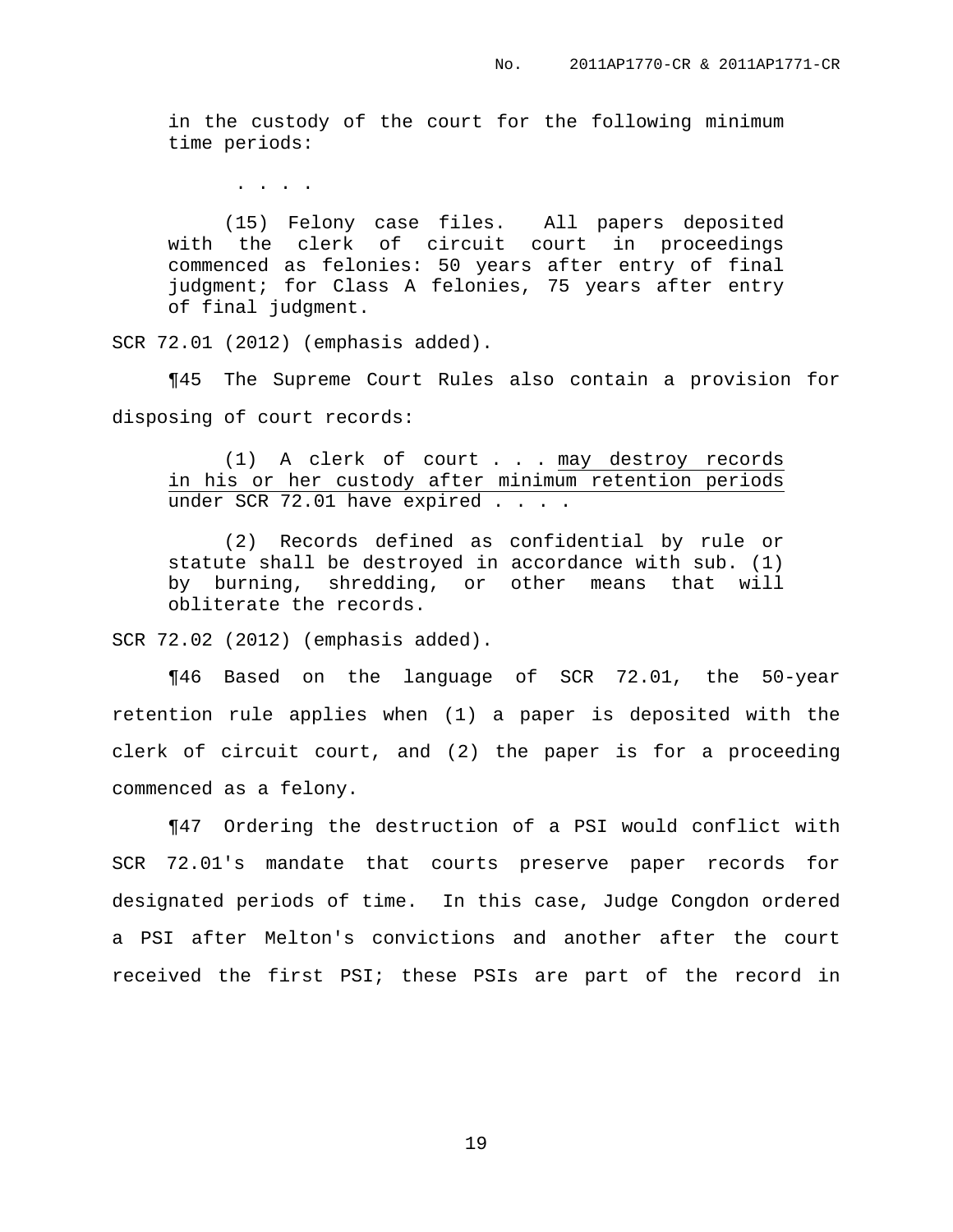both of Melton's cases. $^{17}$   $\,$  In addition, both of Melton's cases were commenced as felony proceedings. Whether a PSI is "right" or "wrong," "undisputed" or "disputed," "original" or "amended," the policy behind SCR 72.01 mandates its retention for at least 50 years after the entry of final judgment.<sup>18</sup>

#### 2. Inherent Authority

¶48 Melton argues that a circuit court has the inherent authority to order the destruction of a PSI because the power to destroy a PSI is essential to a court's existence and functioning. At various times, Melton contended that (1) the PSIs in his cases included information that was not authorized to be part of a PSI by DOC administrative rules; (2) the improper information would be highly prejudicial to him when he reached the correctional system; (3) he needed protection against use of the prejudicial information by the DOC; (4) a court should never consider truly objectionable information; and (5) the existence of one or more disputed PSIs in a court file would be very confusing and lead to mistakes, especially if a

<sup>18</sup> SCR 72.01 is not the only rule disfavoring destruction of court records before the expiration of retention requirements. See also SCR 72.06 (mandating that expunged records are to be sealed but not destroyed except in accordance with the provisions of the chapter).

 $17$  Courts are not without recourse to deal with documents mistakenly filed in the wrong court record. It is perfectly acceptable to withdraw these misfiled documents and refile them in the appropriate case file. See, e.g., Schlumpf v. Yellick, 94 Wis. 2d 504, 510, 288 N.W.2d 834 (1980) (after amended summons and complaint were typed with wrong case number and misfiled, the circuit court ordered the transfer of the documents to the correct case file).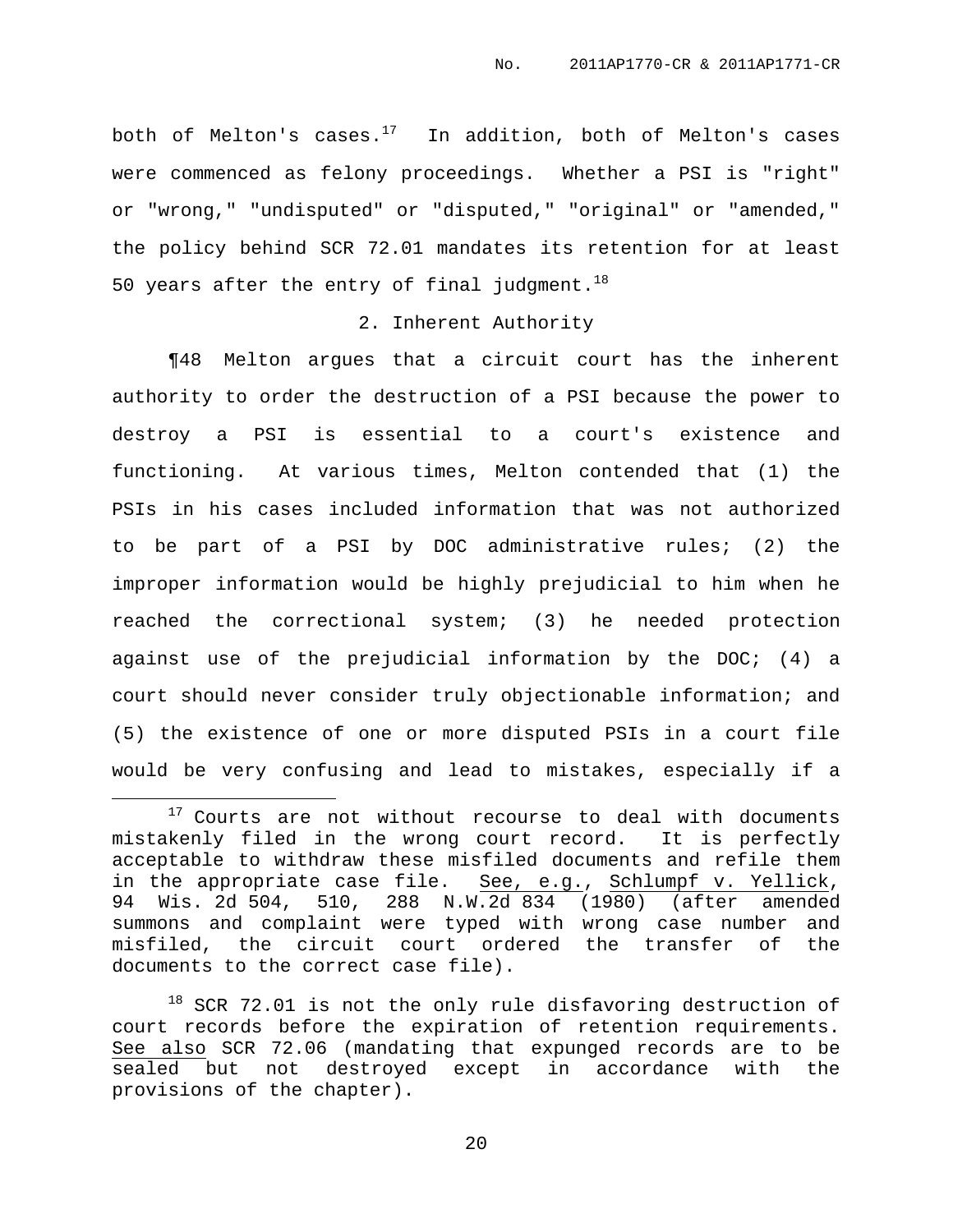defendant like himself were ever resentenced. He asserted that PSIs may contain inaccurate, incomplete, biased, or prejudicial information. Judge Congdon added that the disputed information in the PSIs would not be "useful" to him in sentencing.

¶49 We conclude, however, that courts do not possess the inherent authority to order the destruction of a PSI on any of these grounds because physical destruction of a PSI, as opposed to sealing and carefully labeling a disputed PSI, is not necessary for the efficient and effective functioning of a court. We recognize that it would be ill-advised for the court to deny absolutely the existence of any inherent authority to destroy a PSI, regardless of the circumstances, but we cannot presently think of a circumstance so dire that a court would be unable to fashion an adequate remedy for the problem short of destruction of a court record.

¶50 Inherent powers are "those that have been conceded to courts because they are courts. Such powers have been conceded because without them [courts] could neither maintain their dignity, transact their business, nor accomplish the purposes of their existence." City of Sun Prairie v. Davis, 226 Wis. 2d 738, 748, 595 N.W.2d 635 (1999) (citations and internal quotation marks omitted). Put another way, "[a] power is inherent when it is one without which a court cannot properly function." Henley, 328 Wis. 2d 544, ¶73 (internal quotations omitted) (quoting State v. Braunsdorf, 98 Wis. 2d 569, 580, 297 N.W.2d 808 (1980)).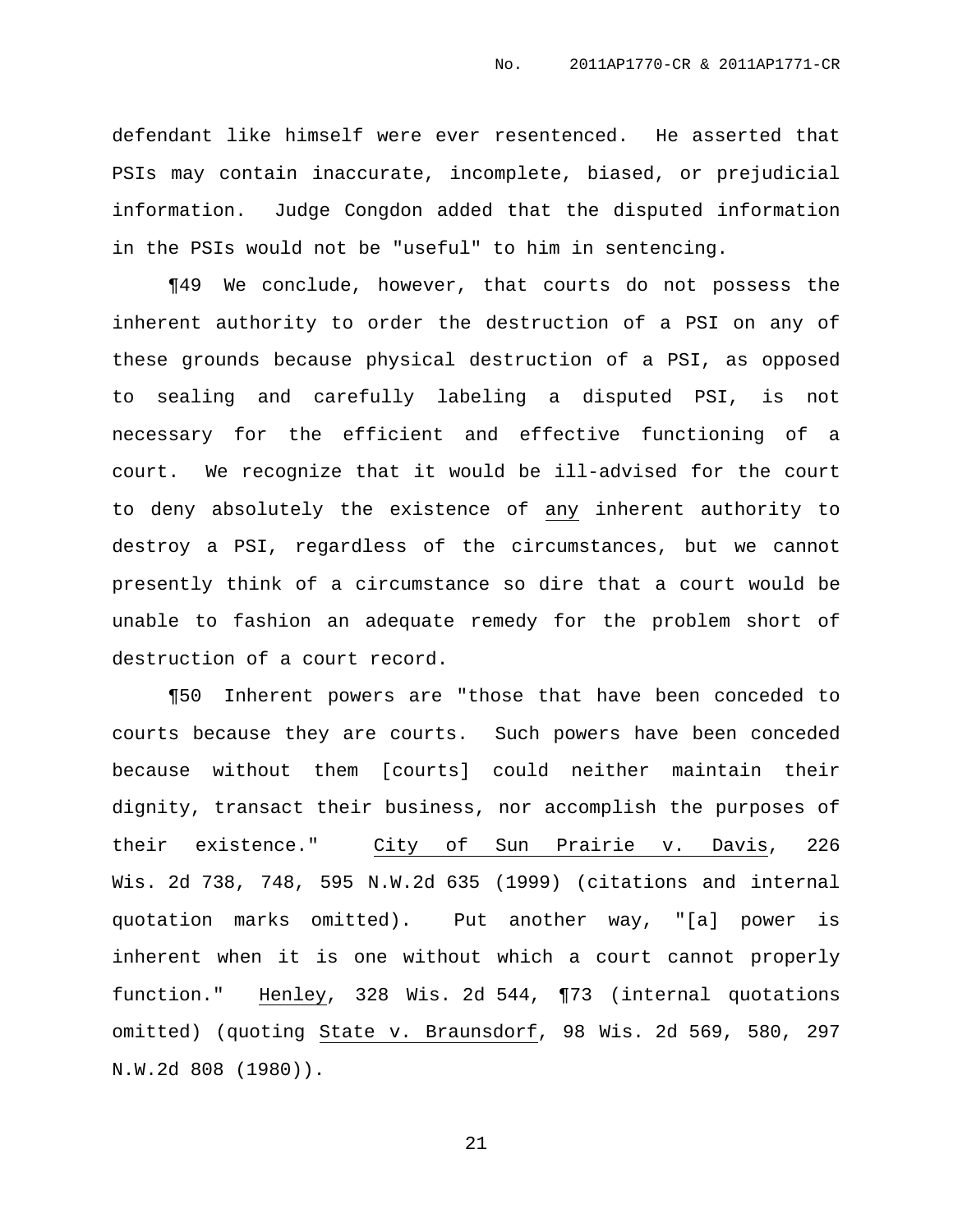¶51 Circuit courts exercise their inherent authority in three general areas: (1) guarding against actions that would "unreasonably curtail the powers or materially impair the efficacy of the courts or judicial system"; (2) regulating judges and attorneys; and (3) ensuring that courts function "efficiently and effectively to provide the fair administration of justice." Davis, 226 Wis. 2d at 749-50 (citations and internal quotation marks omitted). 19

¶52 In this case, the question before the court relates to the third area——the efficient and effective functioning of a circuit court.

¶53 In this review, Melton argues that judicial authority to order the destruction of a PSI is necessary for two reasons. First, destruction of an incorrect PSI will prevent confusion on the part of the DOC for use in Melton's correctional programming. It will prevent the "wrong" PSI from being used against Melton "in any prejudicial manner." Second, destruction of an incorrect PSI will prevent any confusion over which PSI in the court file is the correct one at a possible resentencing. Destruction of the suspect PSI will assure that it will not be used accidentally. The court of appeals adopted this second

<sup>&</sup>lt;sup>19</sup> See also Lynn Laufenberg and Geoffrey Van Remmen, Courts: Inherent Power and Administrative Court Reform, 58 Marq. L. Rev. 133, 135 (1975) (explaining that the concept of inherent authority is "found in the constitutional separation of powers" and that the judiciary must possess power "not only to protect itself from attacks by the co-ordinate branches, but also to take the initiative in preserving its existence when the need arises").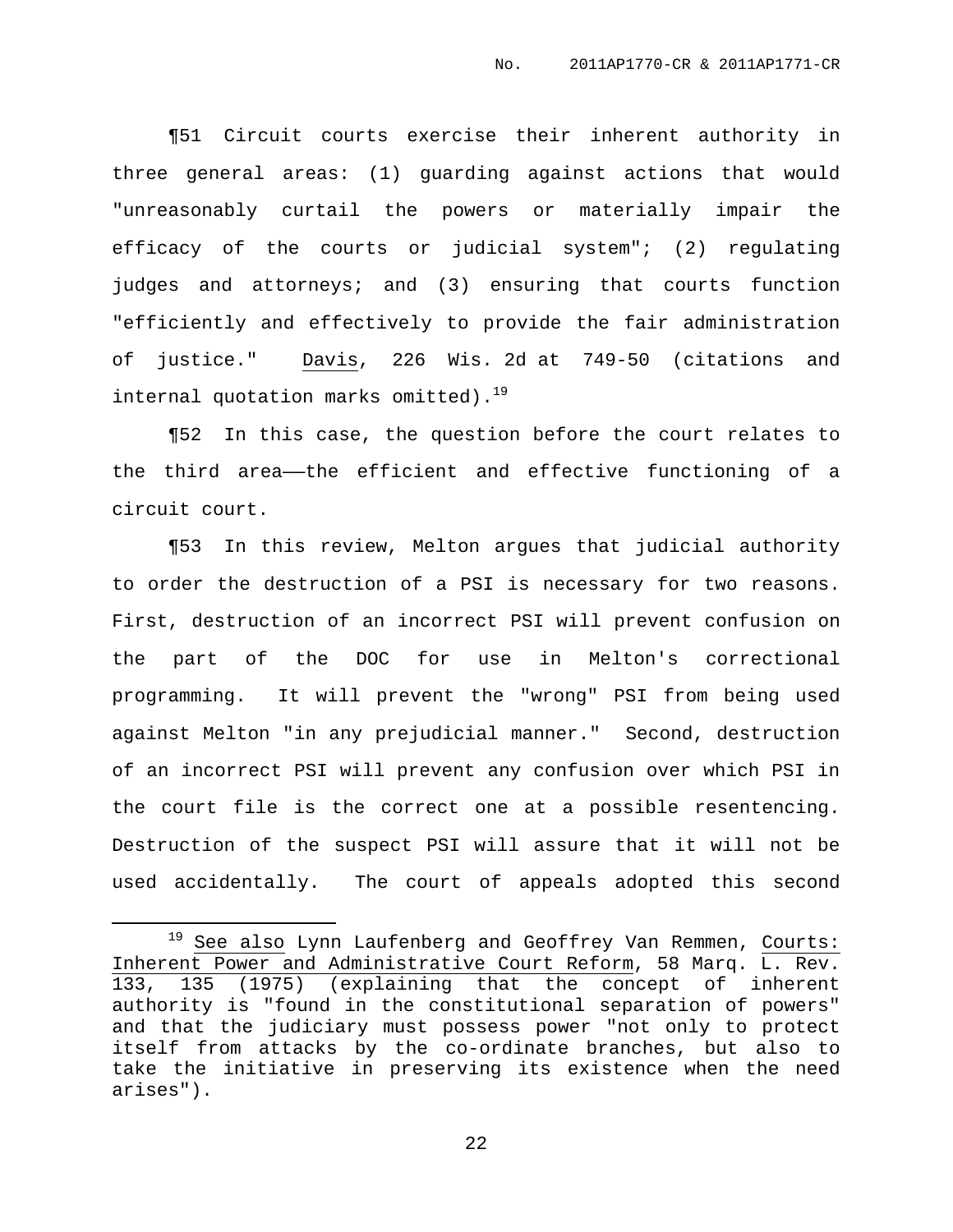conclusion. Melton, 343 Wis. 2d 784, ¶¶22–23 (citing Henley, 328 Wis. 2d 544, ¶73).

¶54 As the party asserting the existence of inherent authority to exercise this power, Melton carries the burden of establishing that the power is necessary for efficient and effective functioning of a court. See Davis, 226 Wis. 2d at 751. Melton has failed to meet this burden.

¶55 Melton's concern about DOC misuse of the first disputed PSIs——instead of the second PSIs utilized in sentencing—raises several fundamental questions. The fact that a court orders a second PSI that omits certain suspect information does not necessarily mean that the deleted information is false or irrelevant for correctional purposes. The deleted information here pertains to Melton's statements to police with respect to certain uncharged offenses. These uncharged offenses may never be prosecuted because the information in the PSIs was not accurate, or was cumulative and did not justify additional prosecution, or would be subject to suppression on constitutional grounds. Information that may be inappropriate for judicial consideration in sentencing might be relevant and valuable in correctional programming. This is not the case to consider such issues.

¶56 The DOC is required to keep a copy of its PSI/PSIs in its "case record." Wis. Admin. Code § DOC 328.30(1)(j) (Dec. 2006). After a DOC agent authors a PSI and sends the report to the circuit court, the agent is likely to have access to an electronic copy of the PSI, and may keep a paper copy for his or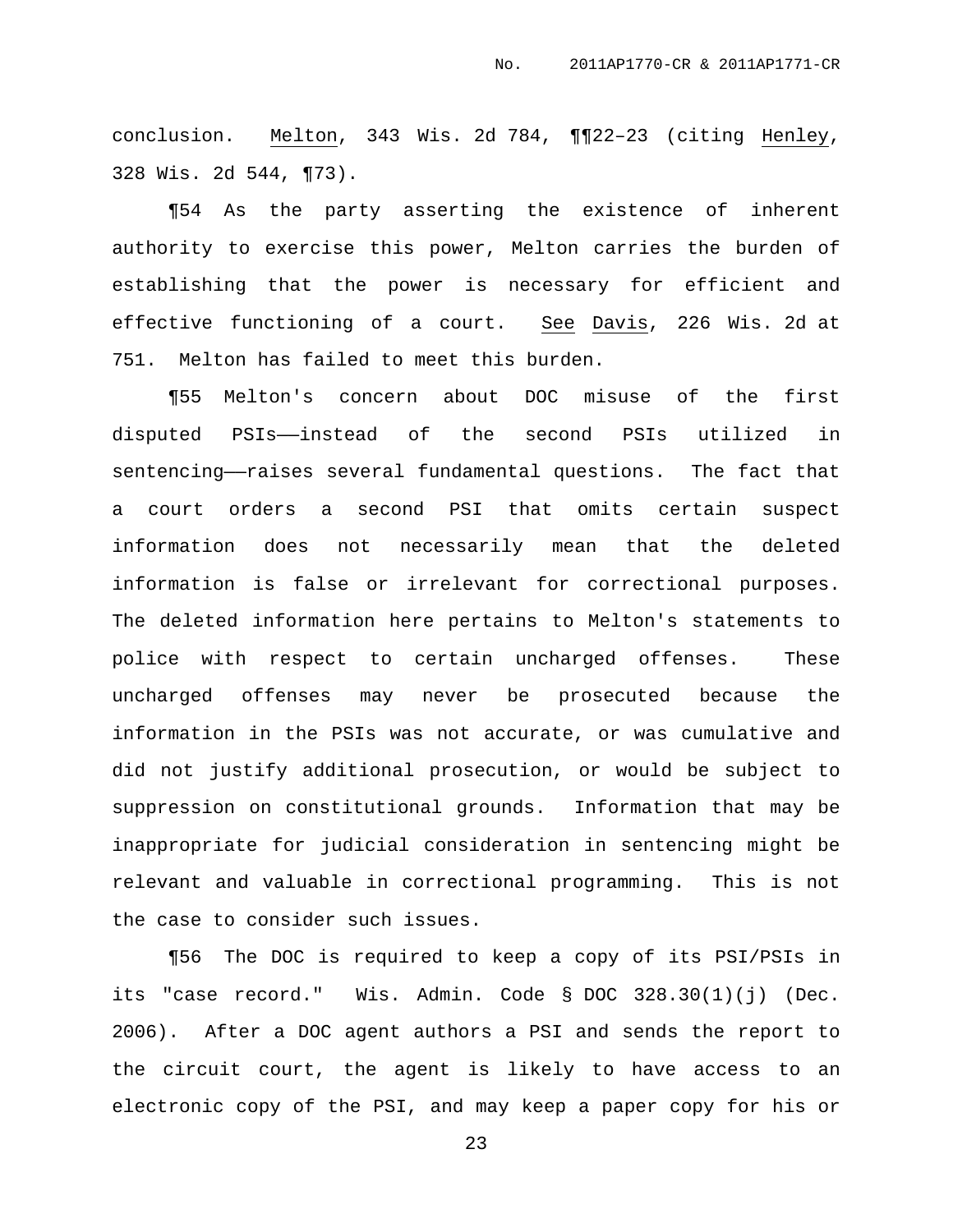her own records. The PSI writer may also have documentary evidence from third parties to support information outlined in the PSI. Consequently, judicial power to physically destroy copies of a PSI would be ineffectual in relation to the DOC if it did not include the power to scrub DOC computers and purge DOC paper files.

¶57 Inherent authority would not sustain incursions of this magnitude into the operations of a separate branch of government. The DOC's actions, past or future, would not threaten or impair the operation of the judiciary. The DOC's use of the PSI would not implicate the efficient and effective functioning of a circuit court. See State v. Bush, 185 Wis. 2d 716, 722–24, 519 N.W.2d 645 (Ct. App. 1994).

¶58 In Bush, a defendant suggested that a circuit court had the inherent authority to "strike" a PSI containing allegedly inaccurate information that the DOC relied on for correctional programming and order a new  $PSI.^{20}$  Id. at  $721-22$ . The court of appeals declined to decide the issue of inherent authority, affirming the decision of the circuit court on other grounds. Id. at 722. However, the analysis in Bush is instructive on why striking and ordering a new PSI for DOC use does not implicate a court's inherent authority.

<sup>&</sup>lt;sup>20</sup> The defendant in Bush sought to correct the PSI long after the entry of judgment and original sentencing in the case. State v. Bush, 185 Wis. 2d 716, 720–21, 519 N.W.2d 645 (Ct. App. 1994). The defendant's sole reason for striking the allegedly inaccurate PSI was the "adverse effects of these inaccuracies on his parole and program reviews in the prison." Id. at 721.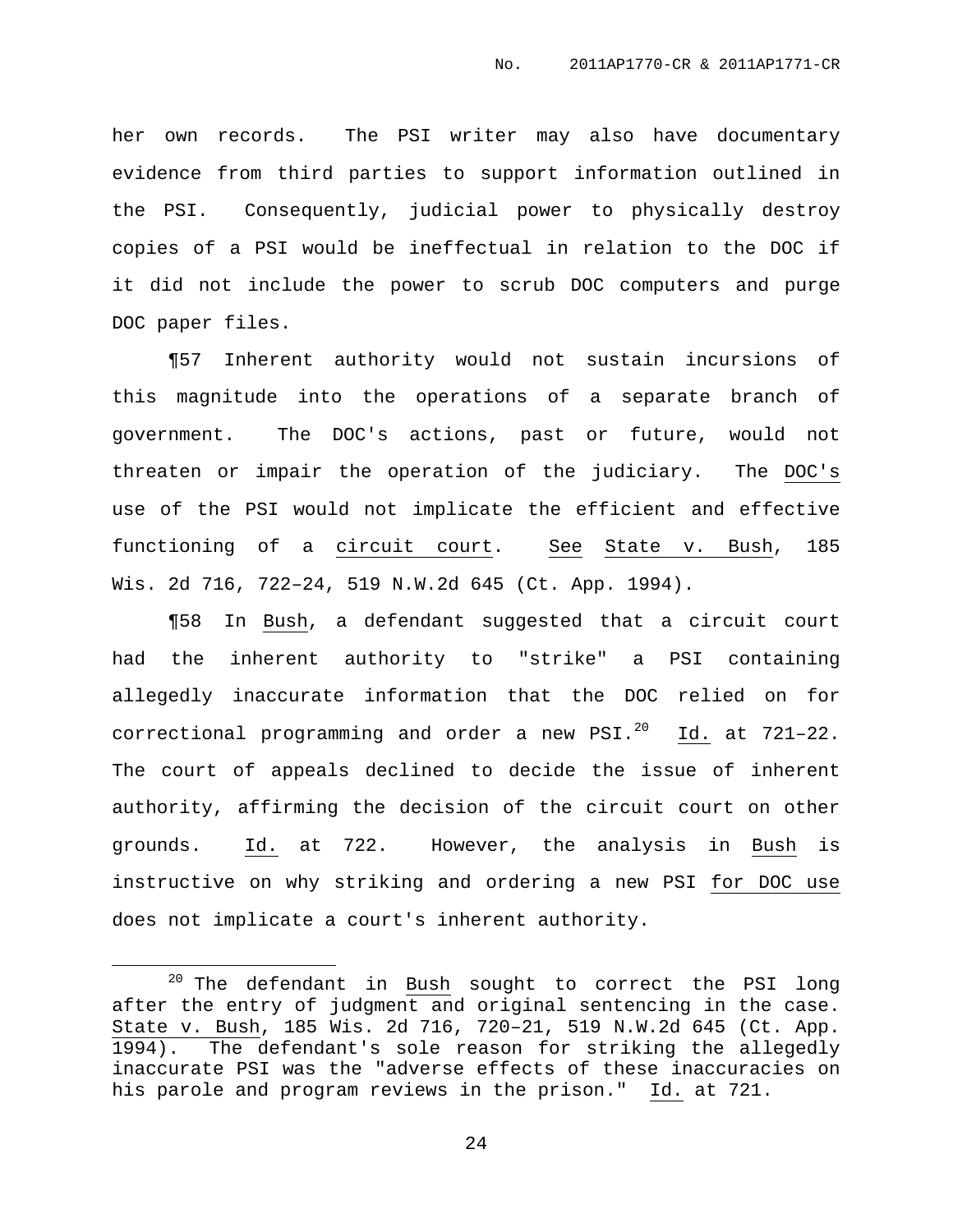¶59 The Bush court explained that the defendant

essentially requested the court to tell [DOC] how it is to use its records and how it is to correct errors in those records. Courts are not well-situated to make judgments on [DOC's] use of its own records and administration of its own rules. . . . We conclude that policy principles and considerations of judicial administration dictate that courts should not exercise their jurisdiction to correct PSIs for reasons solely related to [DOC] administration.

Id. at 723–24 (footnote omitted). We agree with the Bush court's reasoning. The power to modify--"strike" or destroy-a PSI for reasons related to DOC administration is not an inherent power of the circuit court.

¶60 Melton and the court of appeals also argue that a court has inherent power to order the destruction of a PSI so as to prevent confusion caused by two PSIs in a defendant's court record. Again, Melton fails to meet his burden of showing that the power of ordering PSI destruction is necessary for efficient and effective functioning of a court.

¶61 When a court has justification for ordering a second PSI, it should be able to seal the first PSI, label it so unmistakably, and provide such a clear, written explanation of its action that the possibility of subsequent misuse is miniscule. Destruction is not necessary for the fair and efficient administration of justice.

¶62 Failing to destroy the disputed PSIs in this case results in no immediate harm to Melton in the courts; it creates only potential harm, at most. Furthermore, this potential harm depends upon a judge disregarding the court-ordered seal on the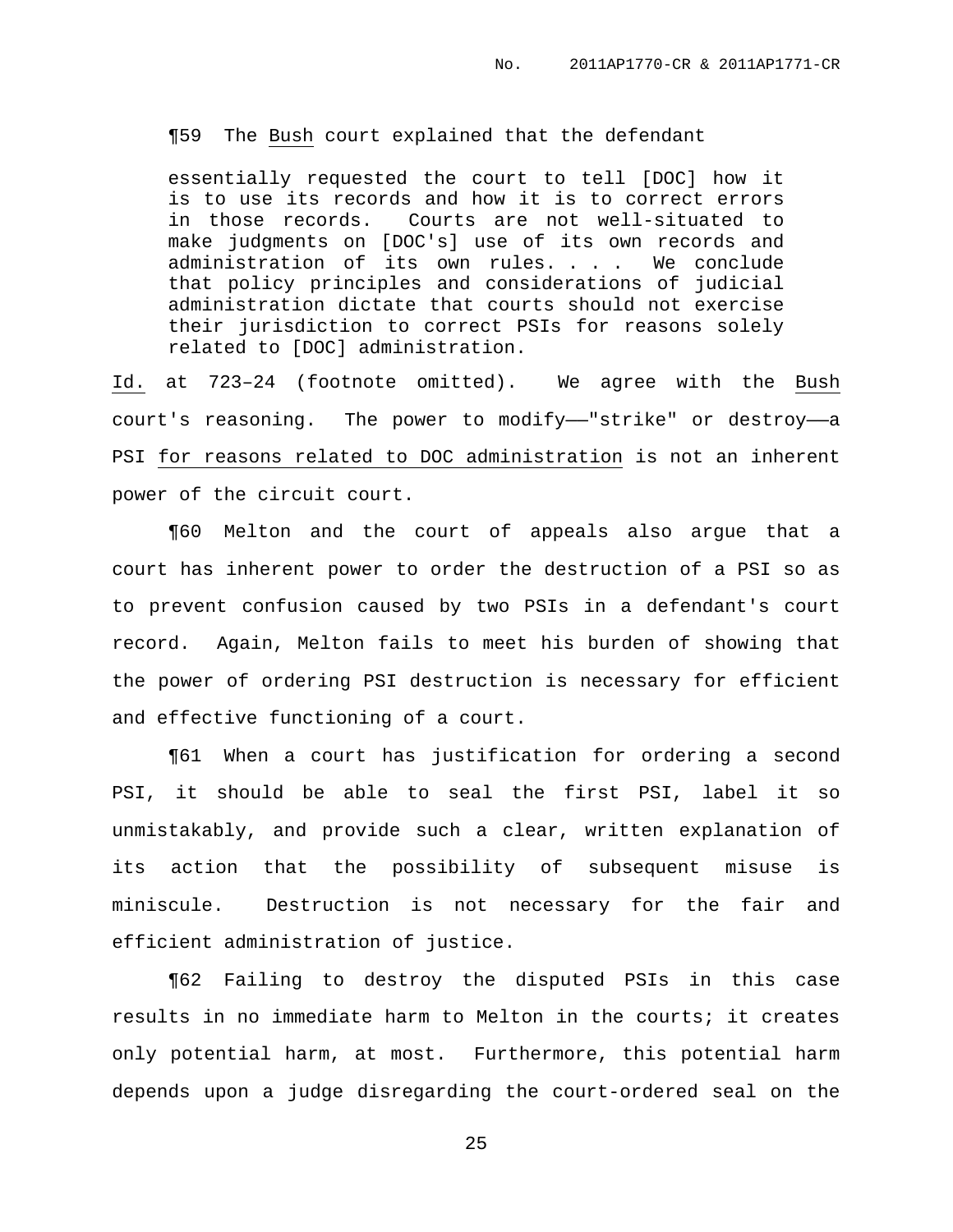disputed PSIs, using the disputed information from those PSIs, and using the disputed information in a resentencing. We are not persuaded that the potential of mistakenly using disputed PSIs at a resentencing is sufficient for a court to justify the invocation of inherent authority, especially if the court employs proper safeguards.

¶63 Therefore, we hold that courts do not possess the inherent authority to order the destruction of a PSI on any of the grounds argued by Melton, see supra, ¶48, because it is not necessary for the efficient and effective functioning of a court.

C. Correcting and Preserving a Disputed PSI

¶64 We turn now to the procedure that ought to be employed when a party disputes a PSI.

¶65 A defendant has the right to challenge a PSI that he or she believes is "inaccurate or incomplete." Greve, 272 Wis. 2d 444, ¶11 (citing Watson, 227 Wis. 2d at 194); State v. Perez, 170 Wis. 2d 130, 141, 487 N.W.2d 630 (Ct. App. 1992). "In the event the defendant wishes to contest any of the factual matters set forth in a PSI, the defendant is entitled to an evidentiary hearing where evidence regarding the issue in controversy may be presented by the State or the defendant." State v. Suchocki, 208 Wis. 2d 509, 515, 561 N.W.2d 332 (Ct. App. 1997) (citation omitted).

¶66 To secure a hearing the defendant should file a motion with the court (1) identifying specific problems with the PSI, and (2) requesting specific remedies to deal with those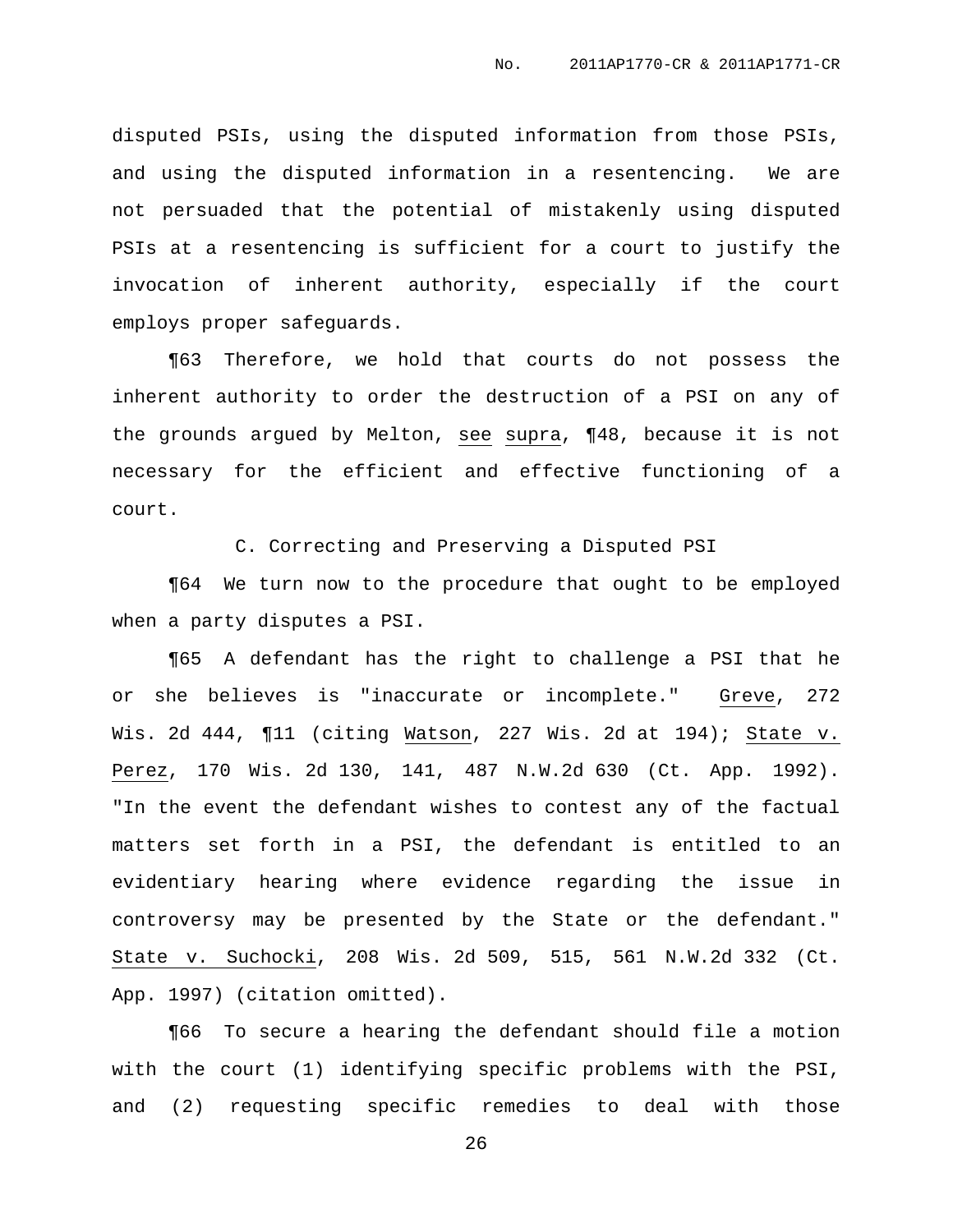problems. Problems include inaccurate or objectively false information, incomplete information, or unfairly prejudicial information. In the Suchocki case, the defendant challenged the entire PSI on grounds that the PSI author was biased because she was married to the prosecuting attorney. Suchocki, 208 Wis. 2d at 513.

¶67 Wisconsin Admin. Code § DOC 328.29(3) reads: "Arrest records that did not lead to conviction and not confirmed by the client may not be used as a source of information in a presentence investigation and report, except that adjudications under s. 961.47, Stats., and ch. 54, 1975 Stats., misdemeanant expunction, and pending charges may be included." A defendant may object to the inclusion of information in the PSI that is inconsistent with DOC rules, but the validity of such an objection may require a judicial ruling.

¶68 An evidentiary hearing may not be necessary if the parties are able to stipulate to additions or corrections to the PSI, with the approval of the court.

¶69 The remedies requested in the motion should be tailored to the problems alleged. Some objections may be addressed by striking portions of the PSI before or during the sentencing hearing. Bush, 185 Wis. 2d at 724 n.1.

¶70 "Striking," in this context, may mean different things to different judges. One dictionary defines strike as "[t]o eliminate or expunge." The American Heritage Dictionary of the English Language 1779 (3d ed. 1992). Black's defines "strike" to mean "[t]o expunge, as from a record." Black's Law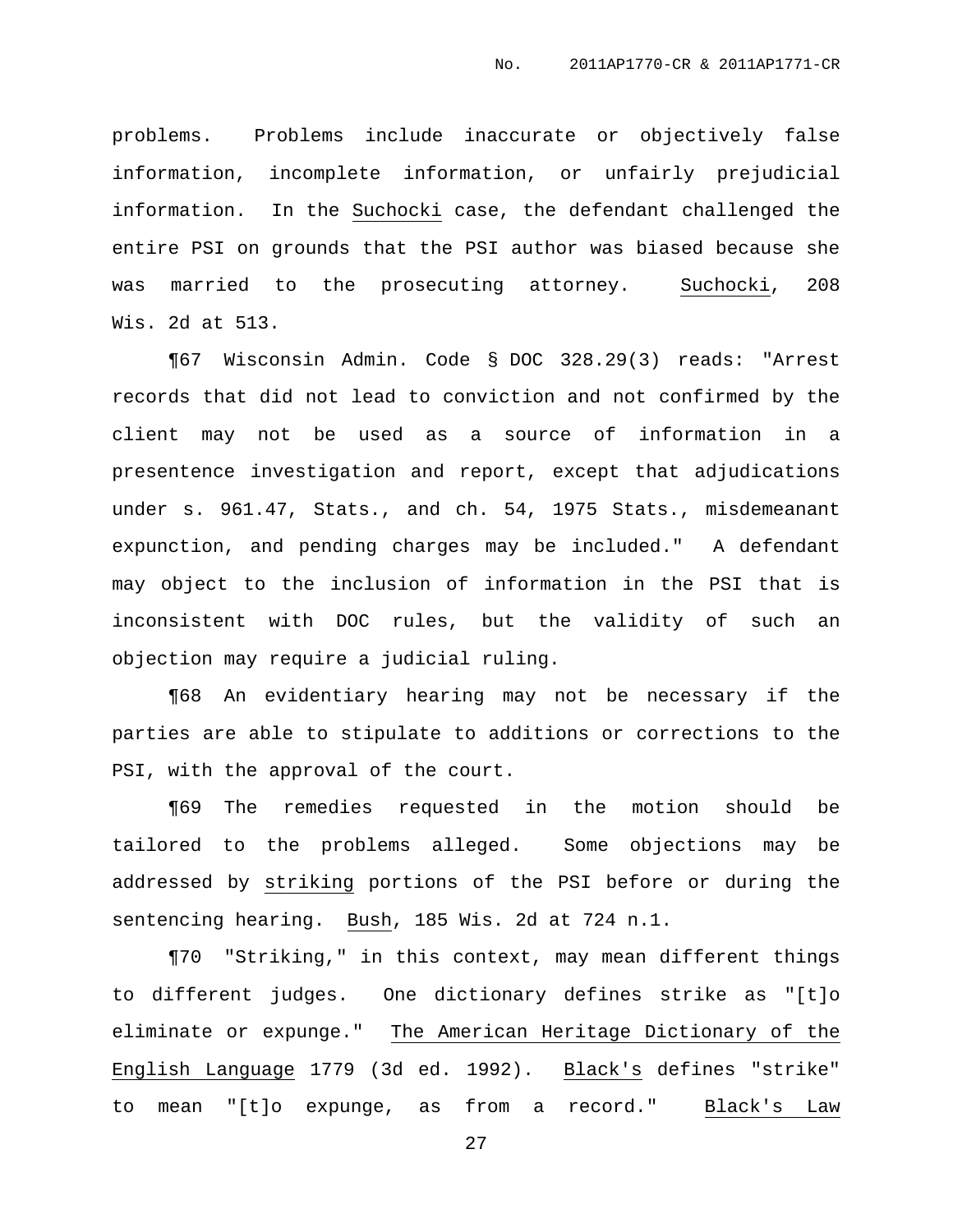Dictionary 1559 (9th ed. 2009). "Strike" can also mean to disregard something said or presented, like a question, testimony, or evidence. See, e.g., Jay E. Grenig 4A Wis. Pleading & Practice § 32A:76 (5th ed. 2009) ("There should be a ruling on a motion to strike evidence and to instruct the jury to disregard." (emphasis added)) (footnote omitted); see also Black's Law Dictionary 1110 (9th ed. 2009).

¶71 We think "strike" can mean to redline <sup>21</sup> or line through objected-to information, to identify and make marginal notes disavowing objected-to information, <sup>22</sup> to redact objected-to information, to make a record that the court will not use objected-to information, and the like.

¶72 Redaction of information in a PSI is an accepted form of striking available to a court. See, e.g., State v. Parent, 2006 WI 132, ¶45, 298 Wis. 2d 63, 725 N.W.2d 915. "Redaction" means "[t]he careful editing of a document, esp[ecially] to remove confidential references or offensive material." Black's Law Dictionary 1390 (9th ed. 2009). Courts outside of Wisconsin have utilized the redaction method of correcting PSIs, although the term seems synonymous with striking portions of PSIs.

 $21$  See, e.g., State v. Molen, 231 P.3d 1047, 1058 (Idaho Ct. App. 2010) (explaining that "redlining" a PSI is when "the court physically notes which portions [of the report] are excluded").

 $22$  The Wisconsin Judicial Benchbook devotes a small amount of space suggesting how to correct "errors" in a PSI. 1A Wis. Judicial Benchbook CR36-21 (3d ed. 2012) (recommending that judges should "[n]ote corrections or disputes in [the] margin of [the] PSI and order all copies corrected").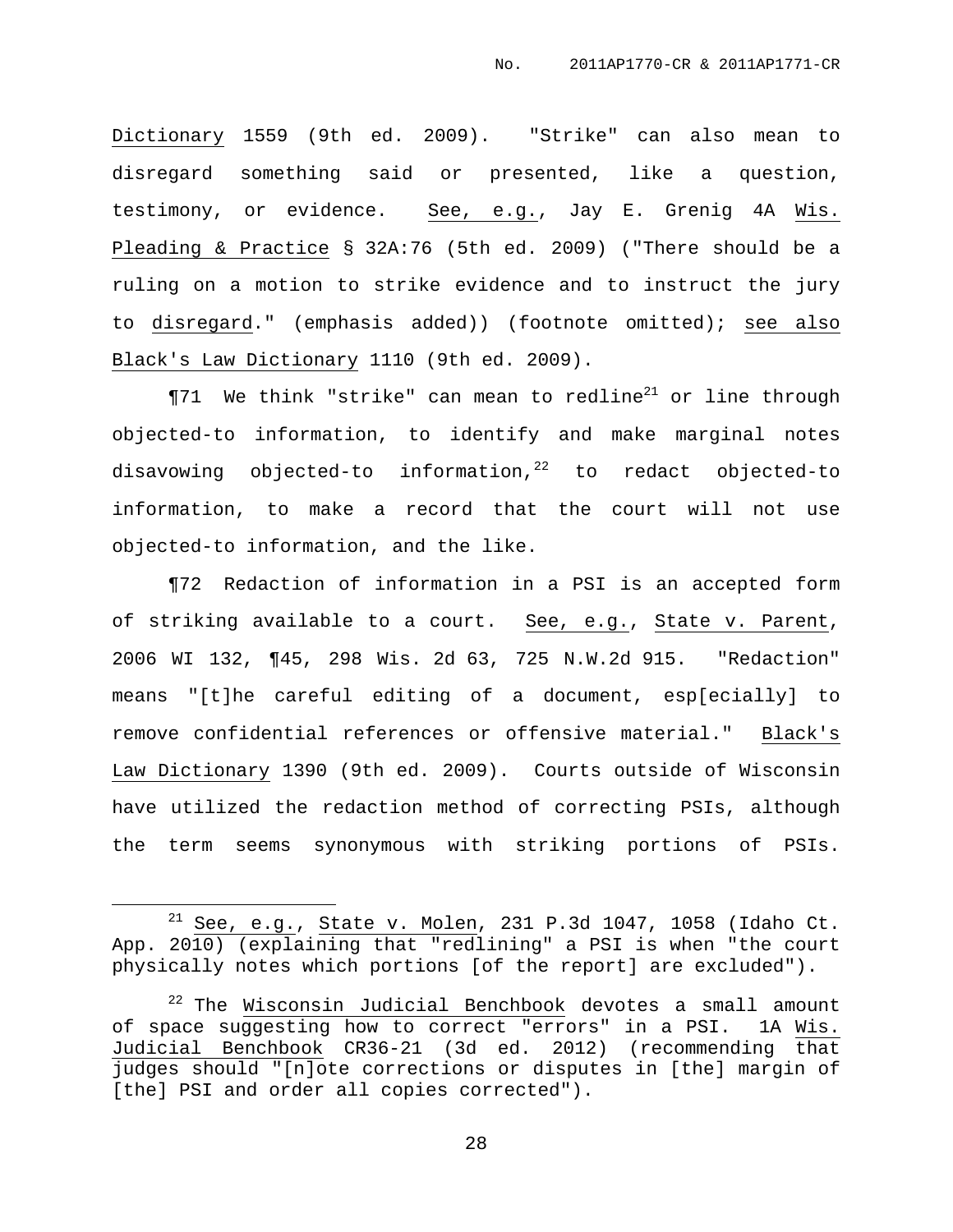People v. Freeman, 889 N.Y.S.2d 119 (N.Y. App. Div. 2009) (holding that certain information in a PSI "should have been redacted because the PSI contained clearly erroneous information").

¶73 In our view, striking does not mean destroying the PSI.<sup>23</sup> It means isolating objected-to portions of a PSI so that they will not be considered or used against the defendant.

¶74 Some problems may require the preparation of a new PSI. A new PSI may be ordered if problems so permeate the first PSI that striking is impractical or because substantial additional information should be added to the PSI for completeness.

¶75 When the court orders selective striking or redacting, it should collect copies of the PSI from the prosecutor and the defendant to conform their copies to the court's agreed-upon changes. When the court orders a new PSI, the court should collect copies of the first PSI and securely seal them with the court's copy.

¶76 At the hearing on the defendant's motion, at the sentencing hearing, or in writing, the court should make a

 $23$  The federal courts also have a procedure for challenging disputed information in a PSI. Fed.R.Crim.P.  $32(i)(3)(B)-(C)$ . At sentencing, a federal court must rule on any disputed portion of a PSI and append a copy of its determinations to any copy of the PSI made available to the Bureau of Prisons. Id.; see also United States v. Lopez, 907 F.2d 1096, 1101 (11th Cir. 1990). A federal court may also determine that a ruling is unnecessary because the disputed matter will not affect sentencing or the court will not consider it in sentencing. Fed.R.Crim.P.  $32(i)(3)(B) - (C)$ .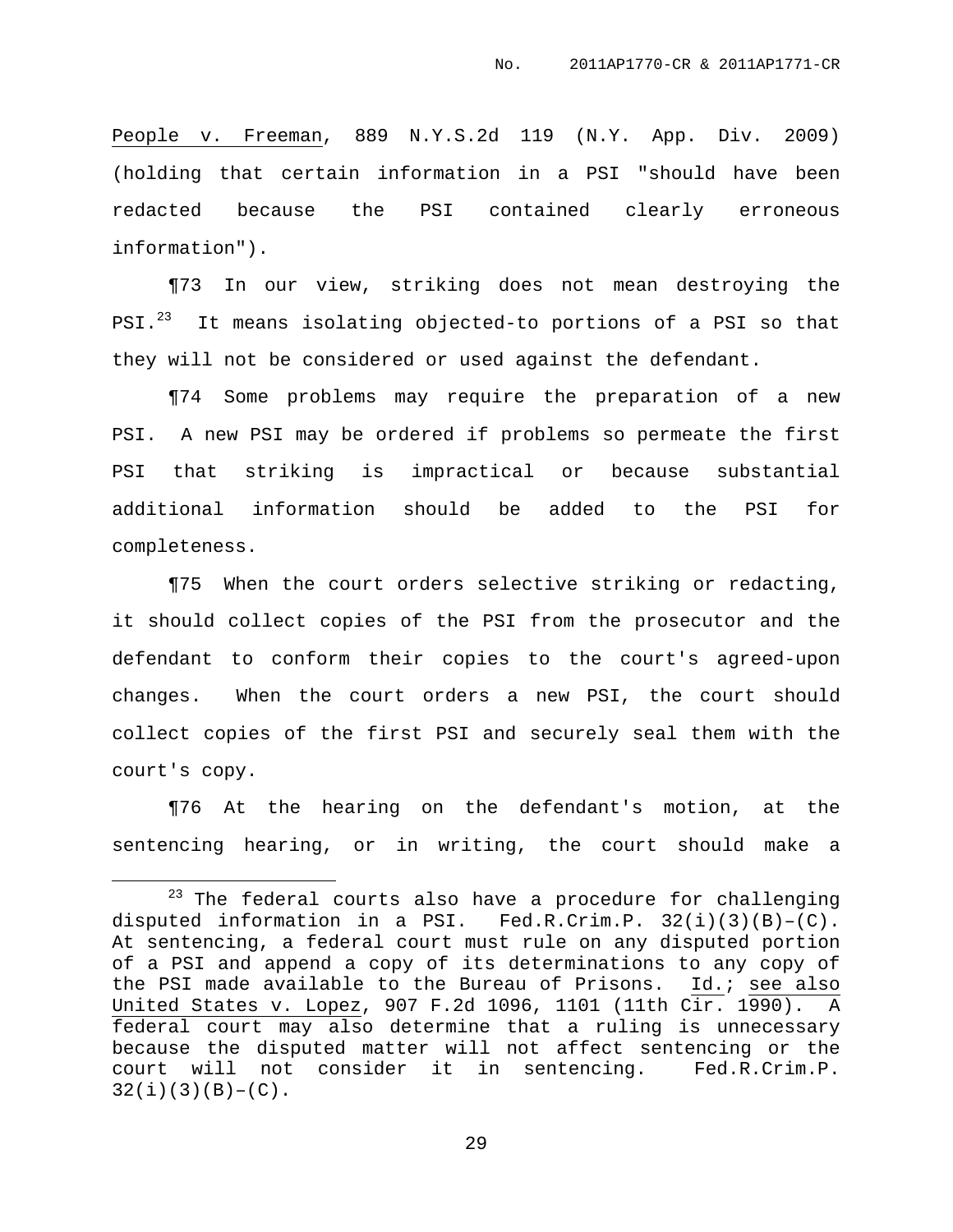record memorializing what objections were made to the PSI and how the court resolved those objections. Transcripts, written explanations, corrected copies of PSIs, and court orders should be forwarded to the PSI writer and to the DOC for incorporation into the "case record."

¶77 We think the court is more likely to achieve success in dealing with the DOC by carefully explaining what it has done and why than by trying to order the DOC to alter its records. $^{24}$ 

¶78 Finally, the court should securely seal any objectionable, superseded PSIs together with all collected copies. The court should clearly label a superseded PSI and distinguish it from a new PSI by different markings and clear explanations and instructions.

¶79 Methodically following these procedures should eliminate most problems associated with a disputed PSI.

#### IV. CONCLUSION

There are limits to the court's authority to interfere with the operations of a separate branch of government. As the Bush opinion suggests, however, a defendant is entitled to ask the DOC to correct clearly inaccurate information in a DOC-authored document.

 $24$  In Bush, the court was asked to correct a PSI well after the defendant had been sentenced. Bush complained about misinformation in the PSI, but he failed to read the document before the sentencing hearing. Bush, 185 Wis. 2d at 723. The court stated: "While the trial court could appropriately modify Bush's sentence based on erroneous information in the PSI, because the PSI is now under the Department of Corrections' control, a motion to correct the information contained in the PSI should be directed to that agency." Id. (emphasis added).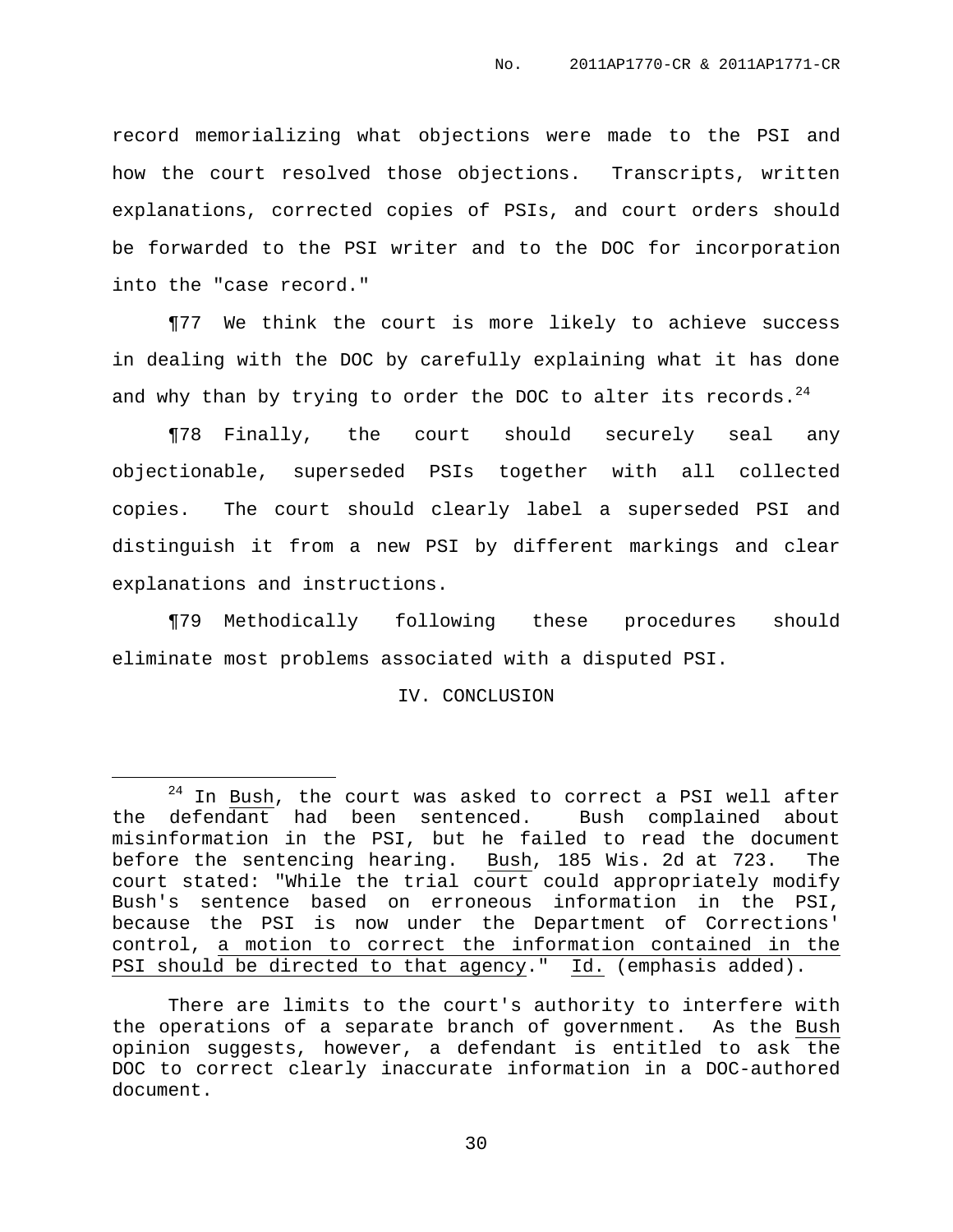¶80 We conclude that courts do not have either express or implied statutory authority to order the destruction of PSIs. The PSI statute, the administrative code, and Supreme Court Rules on record retention implicate principles of preservation and confidentiality, not destruction. We also conclude that courts lack the inherent authority to order the destruction of PSIs on the facts before us or on any of the arguments Melton has made because such power is not necessary to a court's efficient and effective administration of justice. A court has adequate means of dealing with errors, omissions, or prejudicial material in a PSI without physically destroying the disputed report. A court can strike or redact objected-to portions of a PSI and make a record that the court will not use the objectedto information. In unusual cases, a court can order that a corrected PSI be prepared, and it can seal and clearly label the superseded report.

¶81 To forestall further confusion on the issue and mitigate the possibility of error, we have outlined procedures that should be followed when the bench and bar are confronted with disputed PSIs.

By the Court.—The decision of the court of appeals is reversed.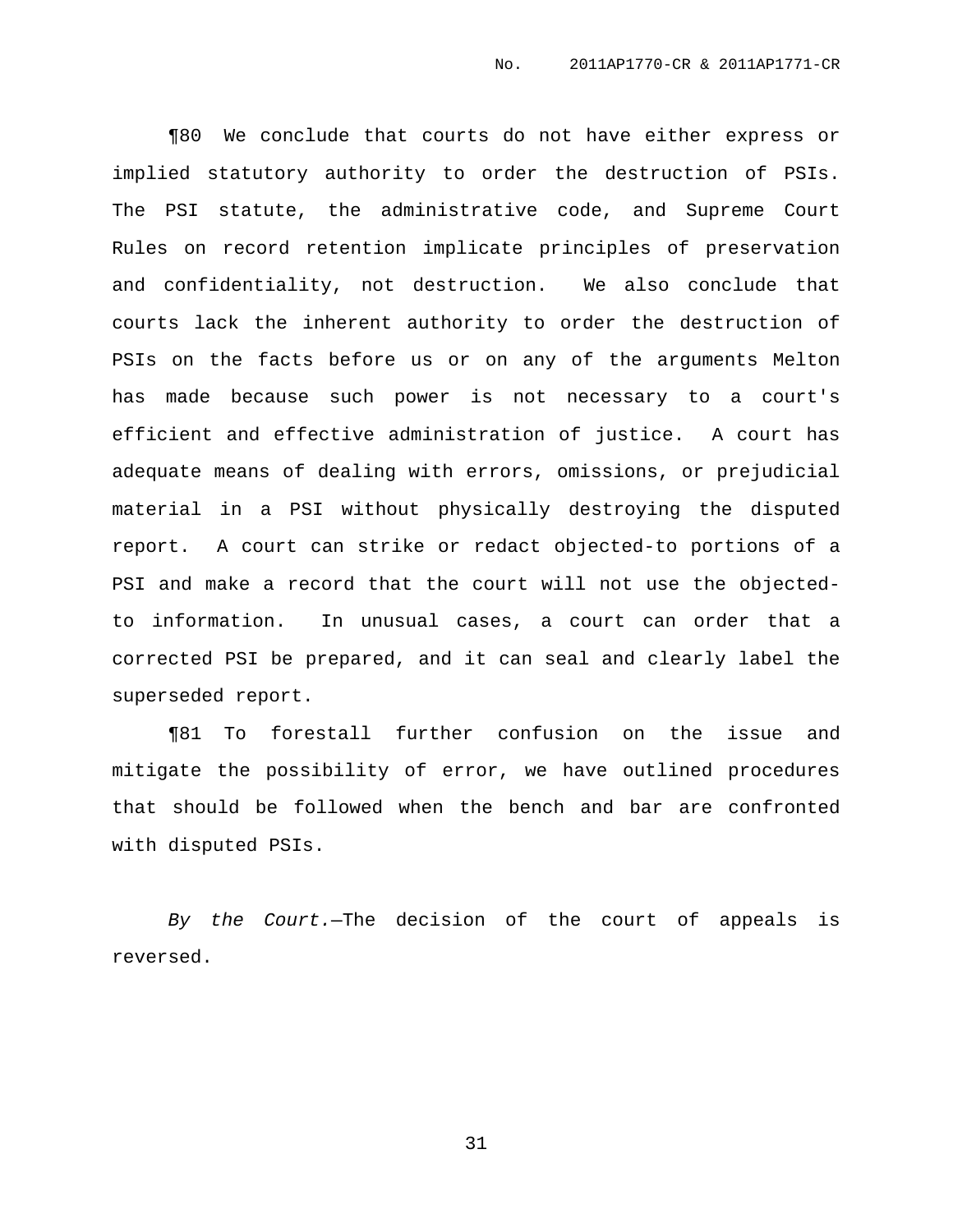¶82 ANNETTE KINGSLAND ZIEGLER, J. (concurring). I concur with the majority and write separately to clarify that under the right circumstances, albeit rare, the circuit court has authority to destroy a PSI. It is not unusual for a defendant to dispute certain contents of a PSI, and here, the defendant lodged very specific complaints, to specific paragraphs, on specific pages. The record here, however, does not support destruction of the PSI. Given these objections, a court typically might strike those disputed portions from the PSI and explain that those matters would not be considered for purposes of sentencing.

¶83 Our circuit courts possess the inherent power to, inter alia, "'ensure the efficient and effective functioning of the court, and to fairly administer justice.'" State v. Melton, 2012 WI App 95, ¶22, 343 Wis. 2d 784, 820 N.W.2d 487 (quoting State v. Henley, 2010 WI 97, ¶73, 328 Wis. 2d 544, 787 N.W.2d 350). I am reluctant to diminish the authority that is endowed to our circuit courts, which are on the front lines. Circuit courts do not often need to rely on their inherent power, but when it is absolutely necessary, they should be allowed to exercise that power. Under these facts, however, I cannot conclude that the circuit court properly exercised its inherent authority in ordering the destruction of this PSI.

¶84 For the foregoing reasons, I respectfully concur.

¶85 I am authorized to state that Chief Justice SHIRLEY S. ABRAHAMSON and Justice ANN WALSH BRADLEY join this concurrence.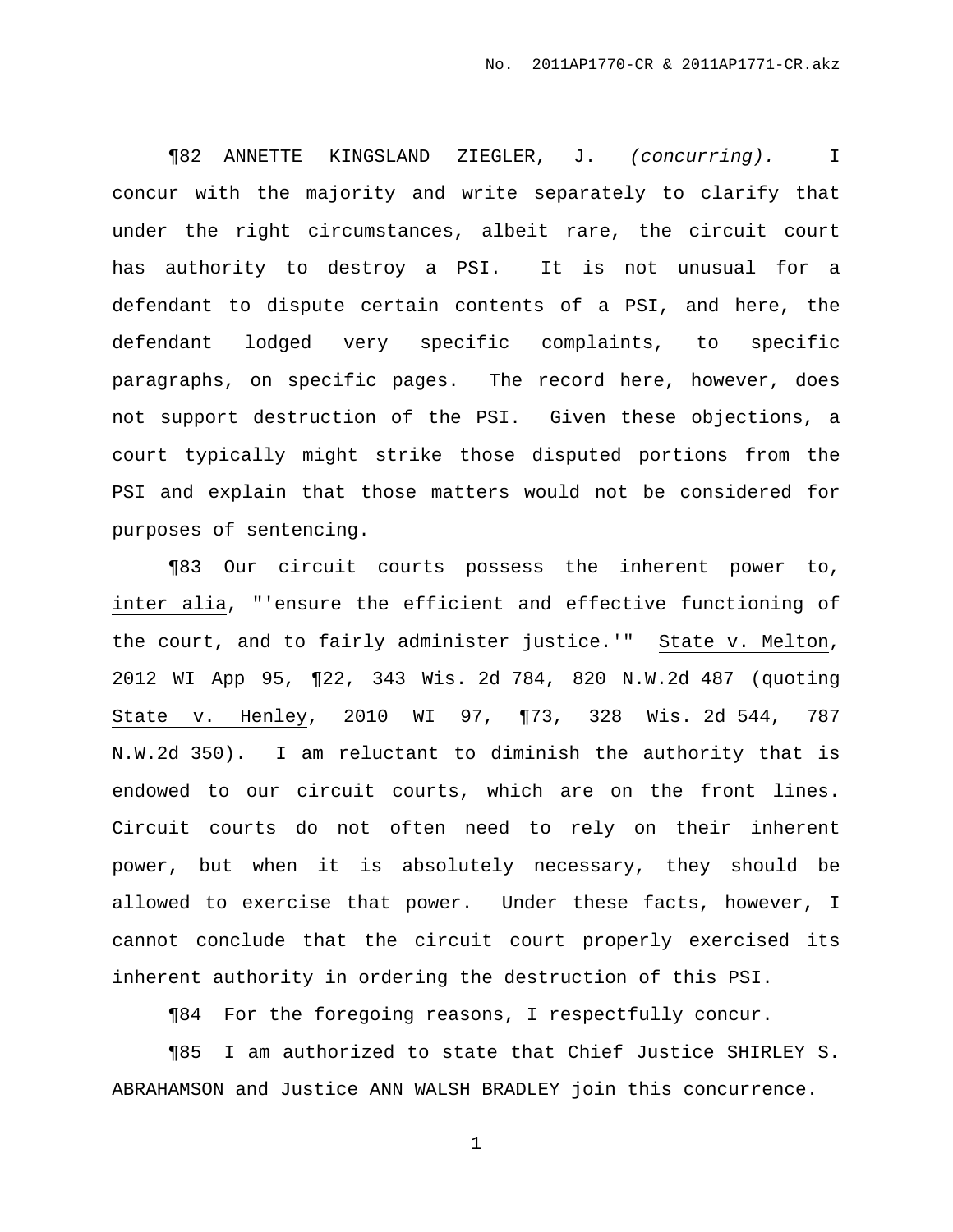No. 2011AP1770-CR & 2011AP1771-CR.akz